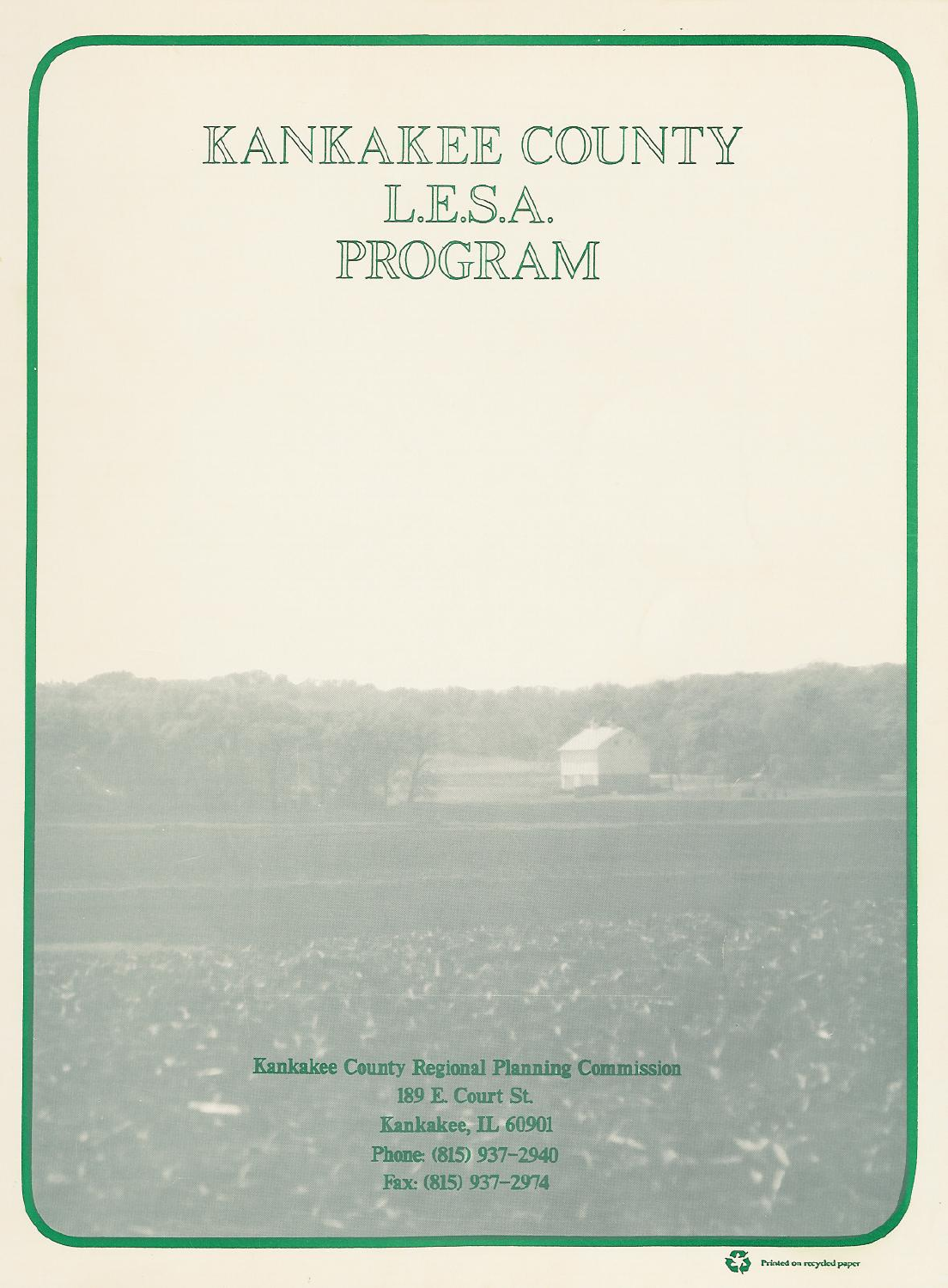## **KANKAKEE COUNTY L.E.S.A. PROGRAM**

**Kankakee County Regional Planning Commission 189 E. Court St. Kankakee, IL 60901 Phone: (815) 937-2940 Fax: (815) 937-2974**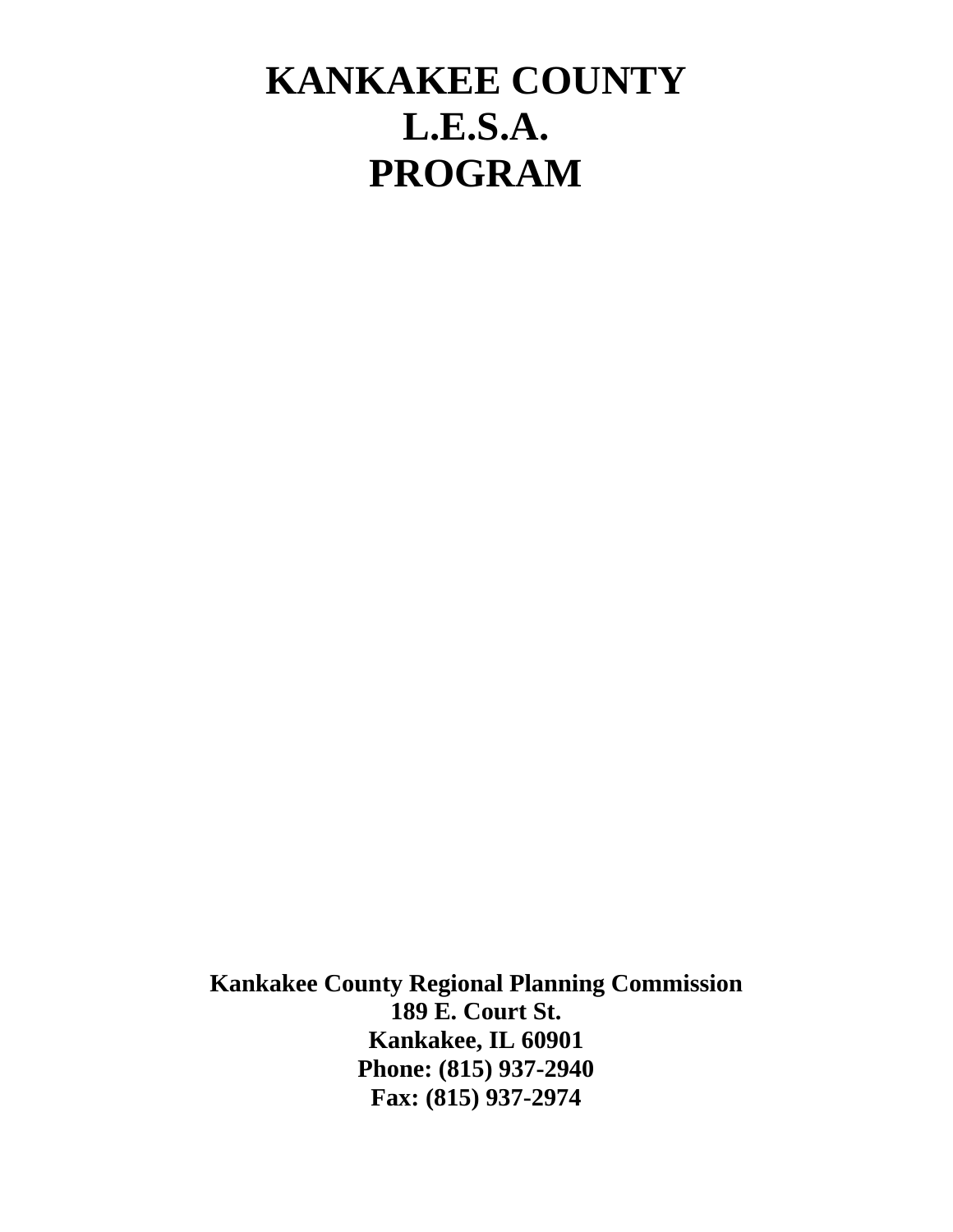## **TABLE OF CONTENTS**

| I.      | <b>INTRODUCTION</b>             | 1  |
|---------|---------------------------------|----|
| $\Pi$ . | <b>GLOSSARY OF TERMS</b>        | 3  |
|         | III. LAND EVALUATION            | 6  |
|         | IV. SITE ASSESSMENT             | 11 |
|         | V. LAND EVALUATION VALUE        | 18 |
|         | VI. SITE ASSESSMENT             | 20 |
|         | VII. LESA COMPUTATION WORKSHEET | 21 |
|         | <b>APPENDIX</b>                 | 22 |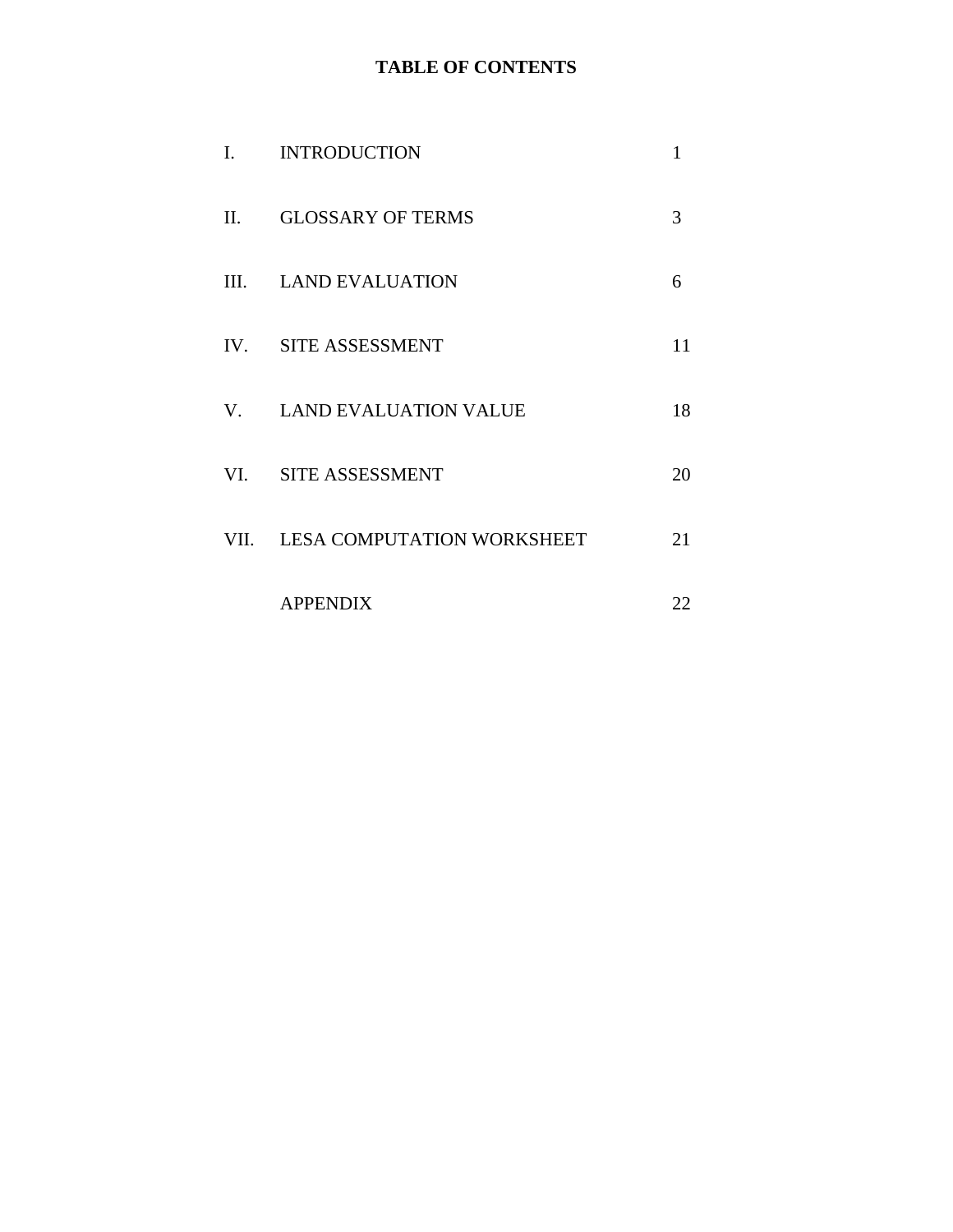## **I. INTRODUCTION**

The Land Evaluation and Site Assessment (LESA) system was developed by the United States Department of Agriculture (USDA) Soil Conservation Service (SCS), LESA is designed to determine the quality of land for agricultural uses, asses sites for their agricultural economic viability, and protect land against premature rural development. The LESA system is designed to be an advisory tool to State and local planners, landholders, developers and governing officials when evaluating a site for development potential.

The LESA system consists of two parts:

| 1. LAND EVALUATION | In agricultural land evaluation, soils of a given area are rated<br>and placed into groups ranging from the best to the worst<br>suited for a states agricultural use, cropland or forestland. A<br>relative value is determined for each soils group: the best<br>group is assigned a value of 100 and all other groups are<br>assigned lower values. The land evaluation is based on data<br>from the National Cooperative Soil Survey and the Kankakee<br>County Soil Survey. |
|--------------------|----------------------------------------------------------------------------------------------------------------------------------------------------------------------------------------------------------------------------------------------------------------------------------------------------------------------------------------------------------------------------------------------------------------------------------------------------------------------------------|
| 2. SITE ASSESSMENT | The site assessment identifies important factors other than soil<br>productivity that contributes to the quality of a site for<br>agricultural use. Each factor selected is stratified into a range<br>of possible values in accordance with local needs and                                                                                                                                                                                                                     |

Application of LESA combines a value for land evaluation with a value for site assessment to determine the total value of a given site for agriculture. The higher the total value of a site, the higher the agricultural economic viability.

basis for making land use decisions.

objectives. This process provides a rational, consistent, sound

The LESA system was designed to be based on existing knowledge. LESA utilizes soil survey information and interpretations that are widely available. It also uses planning concepts and principles easily understood and regularly used by planners.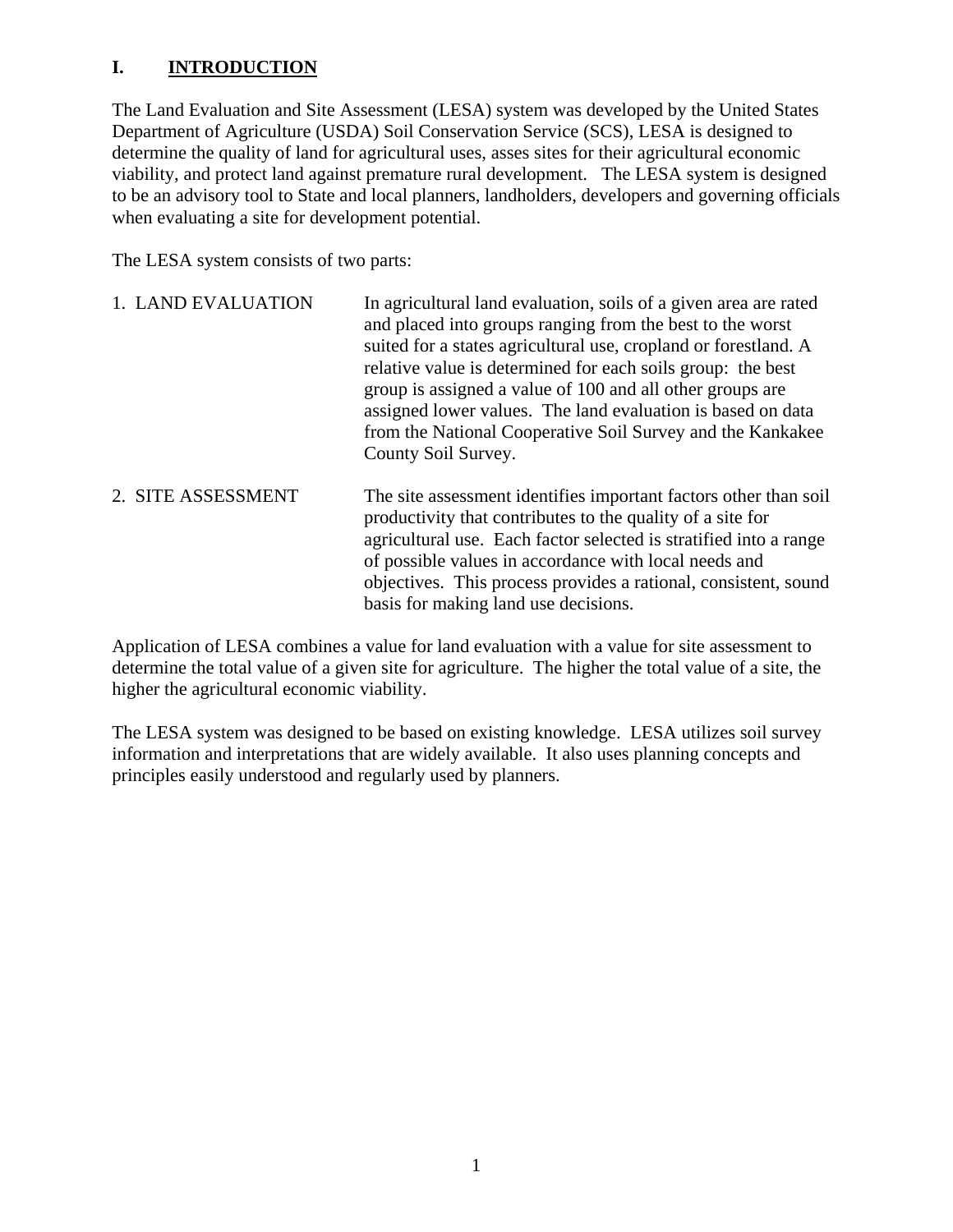#### USING THE LESA SYSTEM

To assess sites where farmland is being proposed for conversion to non-agricultural uses, the steps below should be followed:

Step 1 Determine the average relative value of the land by using the Land Evaluation section of the LESA system. Step 2 Based on local plans, land use information and site inspections, assess the site for each factor shown in the Site Assessment section LESA. Step 3 Add the agricultural Land Evaluation subtotal to the Site Assessment subtotal to get the total points for the site. A maximum total of 300 points is possible for any site, with a maximum of 100 points available for the Land Evaluation and a

In most cases, the site should be protected for agriculture when the points exceed 200. From zero to 200 points, the site has a low rating for protection; from 200 to 225 points, it has a medium rating for protection; from 225 to 300 points, the site has a high rating for protection. Selecting the site with the lowest total points will generally protect the best farmland located in the most viable areas and maintain and promote the agricultural industry in Kankakee County.

maximum of 200 points for the Site Assessment factors.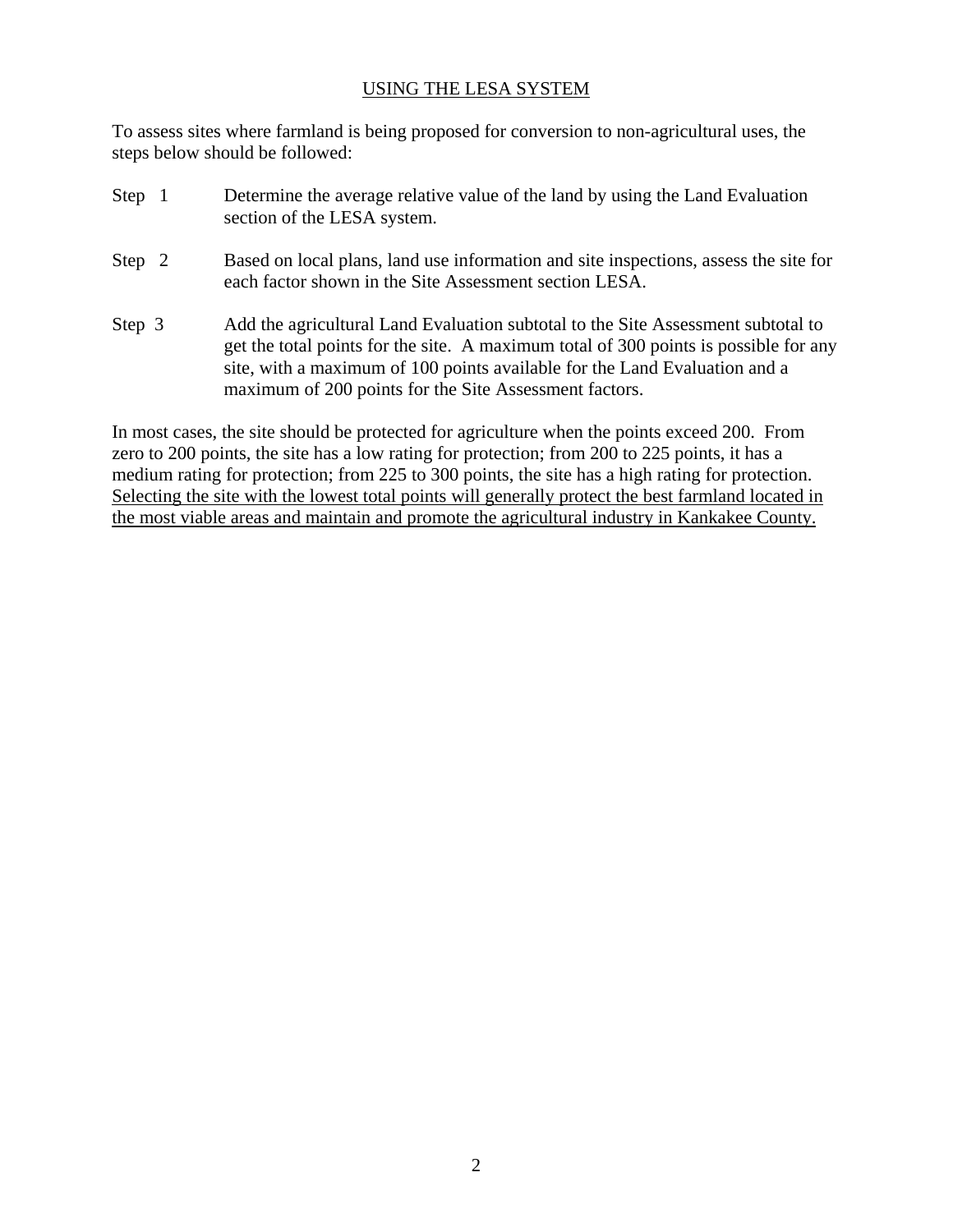## **II. GLOSSARY OF TERMS**

- AGRICULTURE: Land, buildings, structures, the principal use or uses of which is growing of farm or truck garden crops, dairying, pasturage, agricultural, horticulture, floriculture, hydroponics, viticulture, or animal or poultry husbandry, and accessory uses customarily incidental to agricultural activities including but not limited to the farm dwelling, dwellings for tenants and full-time hired farm workers and the dwellings or lodging rooms for seasonal workers. Source: Kankakee County Zoning Ordinance
- AGRICULTURAL AREAS CONSERVATION AND PROTECTION ACT: It is the policy of the State of Illinois to conserve, protect and to encourage the development and improvement of its agricultural lands for the production of food and other agricultural products. It is also the policy of this State to conserve and protect agricultural lands as valued natural and ecological resources which provide needed open spaces for clean air sheds, as well as the aesthetic purposes.
- APICULTURE: The raising and care of bees; beekeeping.
- AQUACULTURE: The regulation and cultivation of water plants and animals for human use or consumption.
- CAPABILITY CLASS: Capability classes are broad groupings of soil mapping units that have similar potentials and/or limitations and hazards. These classes are useful as a means of introducing the map users to more detailed information on a soils map. The classes show the location, amount and general suitability of the soils for agricultural use.

The national capability classification shows soils grouping in eight classes:

CLASS I - Soils have few limitations that restrict their use.

CLASS II - Soils have some limitations that reduce the choice of plants or require moderate conservation practices.

CLASS III - Soils have severe limitations that reduce the choice of plants or require special conservation practices or both.

CLASS IV - Soils have very severe limitations that reduce the choice of plants, require very careful management, or both.

CLASS V - Soils have little or no erosion hazard but have other limitations impractical to remove, that limit their use largely to pasture, woodland, or wildlife food and cover.

CLASS VI - Soils have severe limitations that make them generally unsuited to cultivation and limit their use largely to pasture, range, woodland, or wildlife food and cover.

CLASS VII - Soils have very severe limitations that make them unsuited to cultivation and that restrict their use largely to grazing, woodland, or wildlife.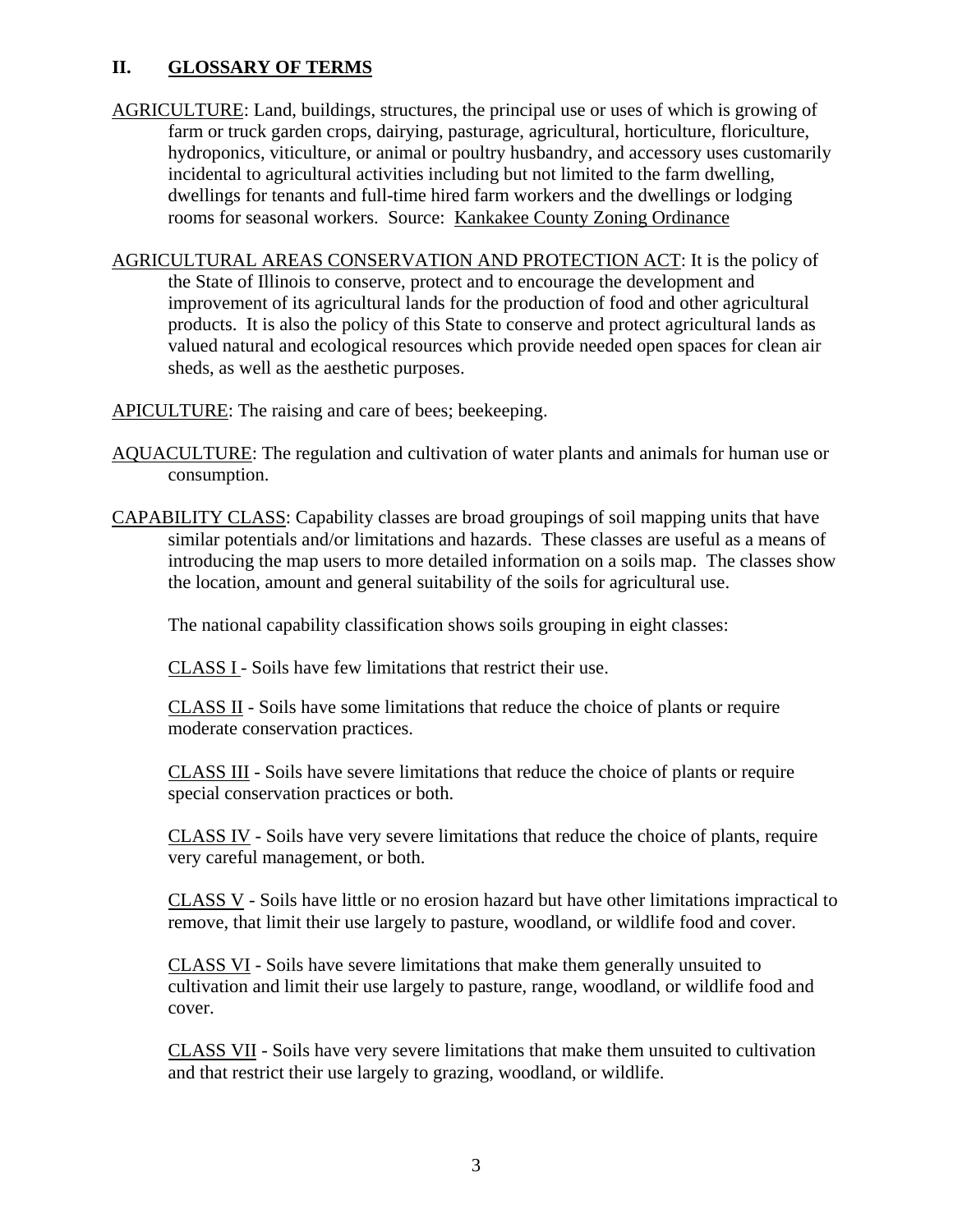CLASS VIII - Soils and landforms have limitations that preclude their use for commercial plant production and restrict their use to recreation, wildlife, or water supply, or to aesthetic purposes.

CAPABILITY SUBCLASS: Subclasses are groups of capability units within classes that have the same kinds of dominant limitations for agricultural use as a result of soil and climate. The subclass provides information about both the degree and kind of limitation. There are three subclasses that are used with the soils in Kankakee County:

SUBCLASS (E) EROSION - Applies to soils where the susceptibility to erosion is the dominant problem or hazard in their use. Erosion susceptibility and past erosion damage are the major soil factors for placing soils in the subclass.

SUBCLASS (S) LIMITING LAYER - Identifies limitations within the rooting zone such as low available water capacity and/or limiting amount of stones.

SUBCLASS (W) EXCESS WATER - Applies to soils where excess water is the dominant hazard or limitation in their use. Poor soil drainage, wetness, high water table, and overflow are the criteria for determining which soils belong in this subclass.

Capability CLASS I has no subclass.

- COMPREHENSIVE PLAN (GENERAL PLAN, CITY PLAN, MASTER PLAN): An official document or documents that comply with State Statutes, are officially adopted by a county, city or village and officially recorded, which set forth in general policies regarding the long term physical development of the jurisdiction.
- HORTICULTURE: The science and art of growing fruits, vegetables, flowers, or ornamental plants.
- HYDROPONICS: Soilless agriculture; the raising of plants in nutrient mineral solutions without earth around the roots.
- INFRASTRUCTURE: The basic installations and facilities of which the continuance and growth of a community depends; such as, roads, schools, utilities, transportation, communication systems, etc.
- LAND USE PLAN: A community plan outlining proposed future land uses and their distribution.
- MUNICIPALITY: A city, town, etc., having its own incorporated government for local affairs.
- PRODUCTIVITY INDEX: Expresses the estimated yields of the major grain crops as a percentage of the average yields obtained under high level management.
- SILVICULTURE: The management or cultivation of forest trees; forestry.
- SOIL MAPPING UNIT: A kind of soil, a combination of kinds of soil, or miscellaneous land type or types, that can be shown at the scale of mapping for the defined purposes and objectives of the survey. Soil mapping units are the basis for the delineations of a soil survey map. A soil survey legend lists all mapping units for the survey of an area.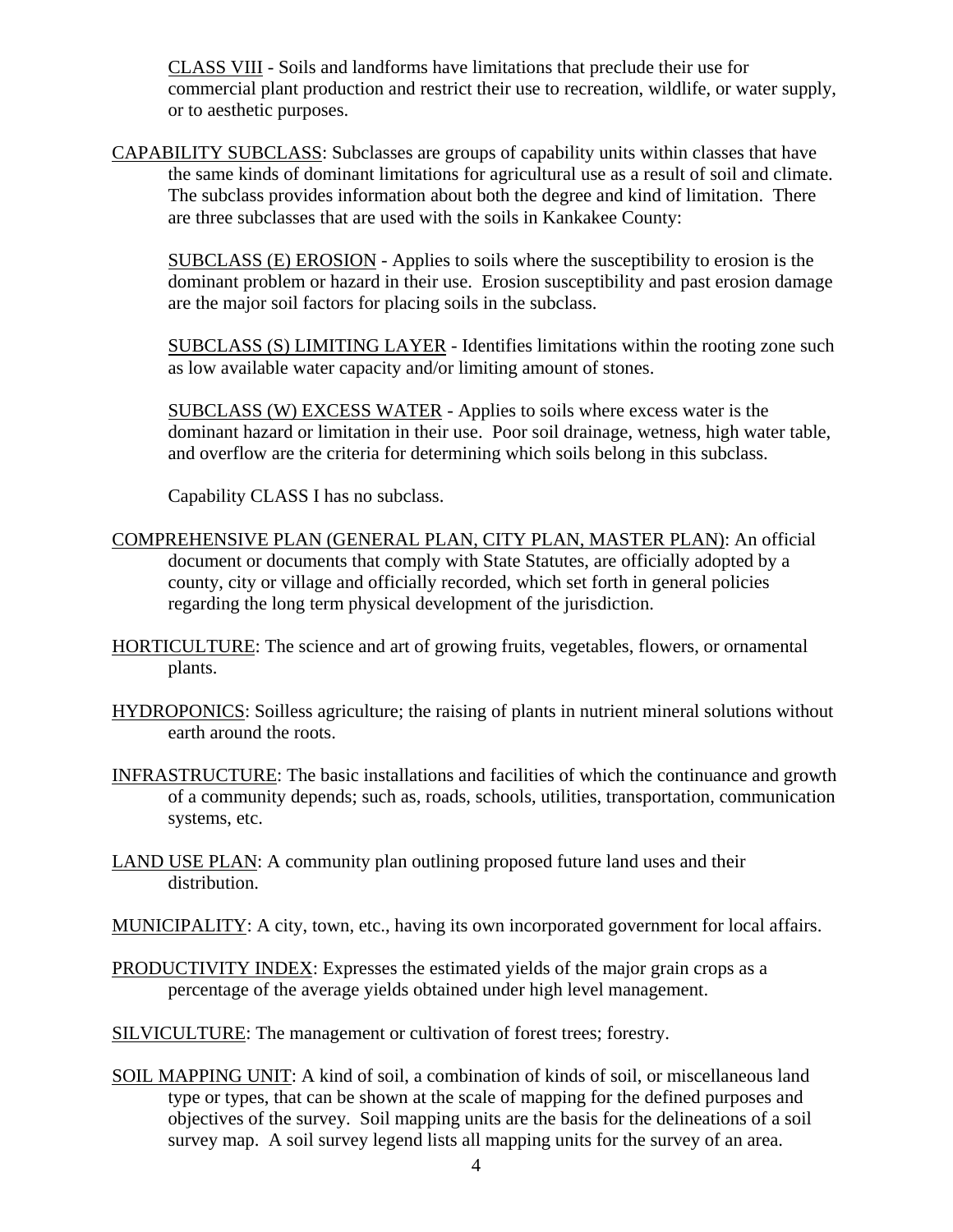- SOIL PRODUCTIVITY: The capacity of a soil in its normal environment for producing a specified under a specified system of management.
- SOIL SURVEY: A general term for the systematic examination of soils in the field; their description and classifications; the mapping of kinds of soil and their interpretation according to their adaptability for various crops, grasses, and trees and their productivity under different management systems.
- SPECIALTY CROPS: Fruit, vegetable, nursery and green house crops, except for those crops considered as traditional agriculture.

TRADITIONAL AGRICULTURE: The growing of feed corn, soy beans, wheat, oats, or hay.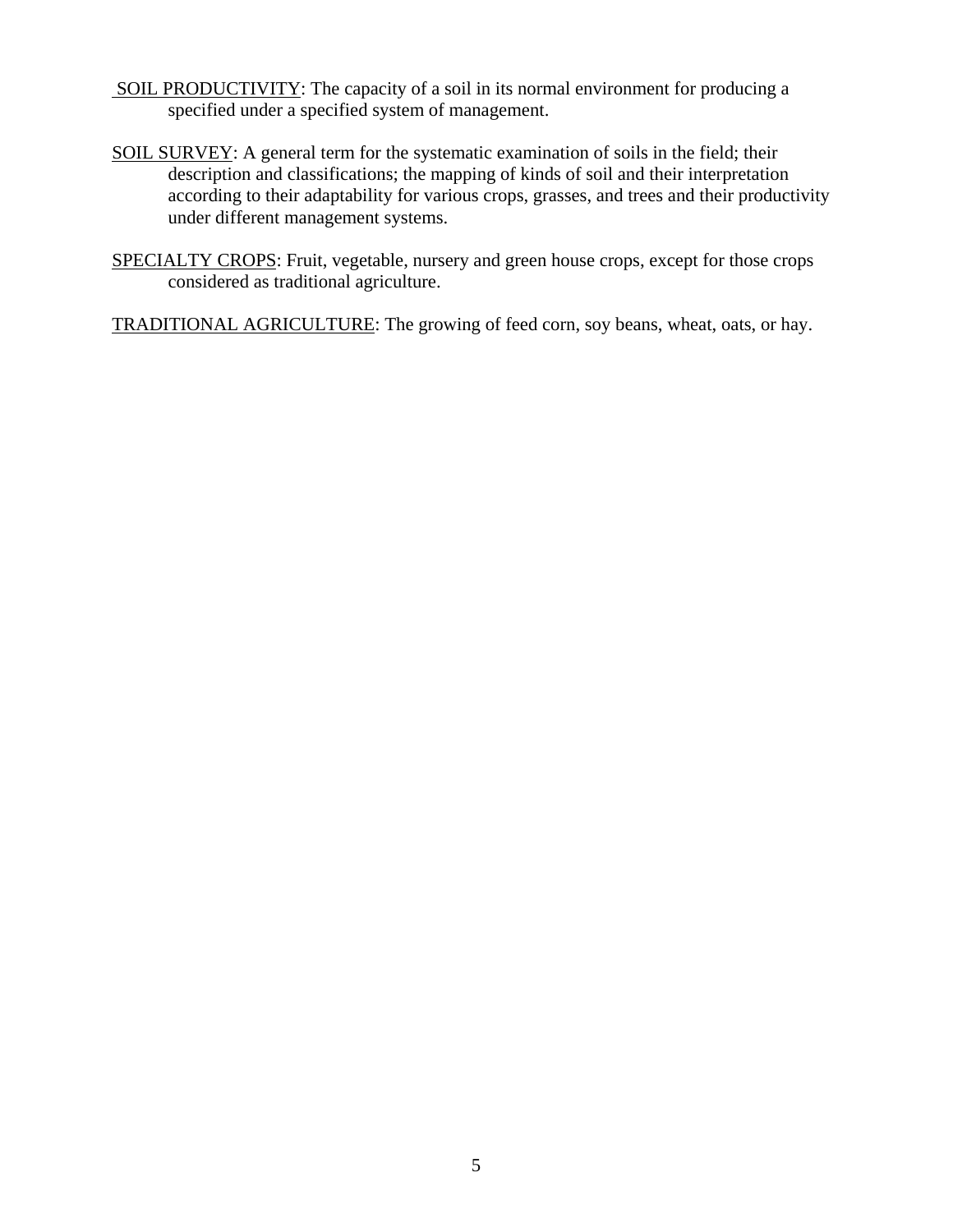## **III. LAND EVALUATION**

## List of Soil Series and Evaluation Kankakee County, Illinois

| Map<br><b>Symbol Series</b> | Soil                          | Slope     | Land<br>Capability<br>Class &<br><b>Subclass</b> | Important<br>Farmland<br>Determination | Productivity<br>Index<br>Local | $\#$ of<br>Acres | $\frac{0}{0}$ | Agriculture<br>Value<br>Group |
|-----------------------------|-------------------------------|-----------|--------------------------------------------------|----------------------------------------|--------------------------------|------------------|---------------|-------------------------------|
| 49                          | Watseka                       | $0 - 2$   | 3s                                               | State Import.                          | 95                             | 9,330            | 2.1           | $\overline{4}$                |
| 69                          | Milford                       | $0 - 2$   | 2w                                               | Prime $(1)$                            | 135                            | 14,558           | 3.4           | $\mathbf{1}$                  |
| 88B                         | Sparta                        | $1 - 5$   | 4s                                               | State Import.                          | 84                             | 3,762            | 0.9           | $\overline{\mathbf{4}}$       |
| 89                          | Maumee                        | $0 - 2$   | 3w                                               | State Import.                          | 105                            | 12,581           | 2.9           | $\overline{4}$                |
| 98B                         | Ade                           | $1 - 5$   | 3s                                               | State Import.                          | 89                             | 15,713           | 3.6           | $\overline{4}$                |
| 100                         | Palms                         | $0 - 2$   | 3w                                               | State Import.                          | 110                            | 1,105            | 0.3           | $\overline{\mathbf{4}}$       |
| 107                         | Sawmill                       | $0 - 2$   | 2w                                               | Prime $(2)$                            | 140                            | 4,783            | 1.1           | $\mathbf{1}$                  |
| 125                         | Selma                         | $0 - 2$   | 2w                                               | Prime $(1)$                            | 135                            | 16,364           | 3.8           | $\mathbf{1}$                  |
| R125                        | Selma, bedrock<br>Sub-stratum | $0 - 2$   | 2w                                               | Prime $(1)$                            | 125                            | 8,444            | 1.9           | $\mathbf{2}$                  |
| 131B                        | Alvin                         | $1 - 4$   | 2e                                               | Prime                                  | 104                            | 1,444            | 0.3           | 3                             |
| 131C <sub>2</sub>           | Alvin, eroded                 | $4 - 10$  | 3e                                               | Prime                                  | 99                             | 825              | 0.2           | 3                             |
| 131F                        | Alvin                         | $12 - 30$ | 6e                                               | Other                                  | 83                             | 321              | 0.1           | 5                             |
| 146A                        | Elliott                       | $0 - 2$   | 2w                                               | Prime                                  | 130                            | 15,223           | 3.5           | $\overline{2}$                |
| 146B                        | Elliott                       | $2 - 4$   | 2e                                               | Prime                                  | 129                            | 10,047           | 2.3           | $\mathbf{2}$                  |
| 150A                        | Onarga                        | $0 - 2$   | 2s                                               | Prime                                  | 110                            | 1,285            | 0.3           | 3                             |
| 150B                        | Onarga                        | $2 - 4$   | 2e                                               | Prime                                  | 109                            | 1,286            | 0.3           | 3                             |
| 172                         | Hoopeston                     | $0 - 2$   | 2s                                               | Prime                                  | 105                            | 20,980           | 4.8           | 3                             |
| 188                         | Beardstown                    | $0-2$     | 2w                                               | Prime $(1)$                            | 115                            | 5,160            | 1.2           | $\boldsymbol{2}$              |
| 189                         | Martinton                     | $0 - 2$   | 2w                                               | Prime                                  | 135                            | 1,916            | 0.4           | $\mathbf{1}$                  |
| 194B                        | Morley                        | $2 - 4$   | $2\mathrm{e}$                                    | Prime                                  | 104                            | 862              | 0.2           | $\mathfrak{Z}$                |
| 194C                        | Morley                        | $4 - 10$  | $3\mathrm{e}$                                    | State Import.                          | 102                            | 311              | 0.1           | $\overline{\mathcal{L}}$      |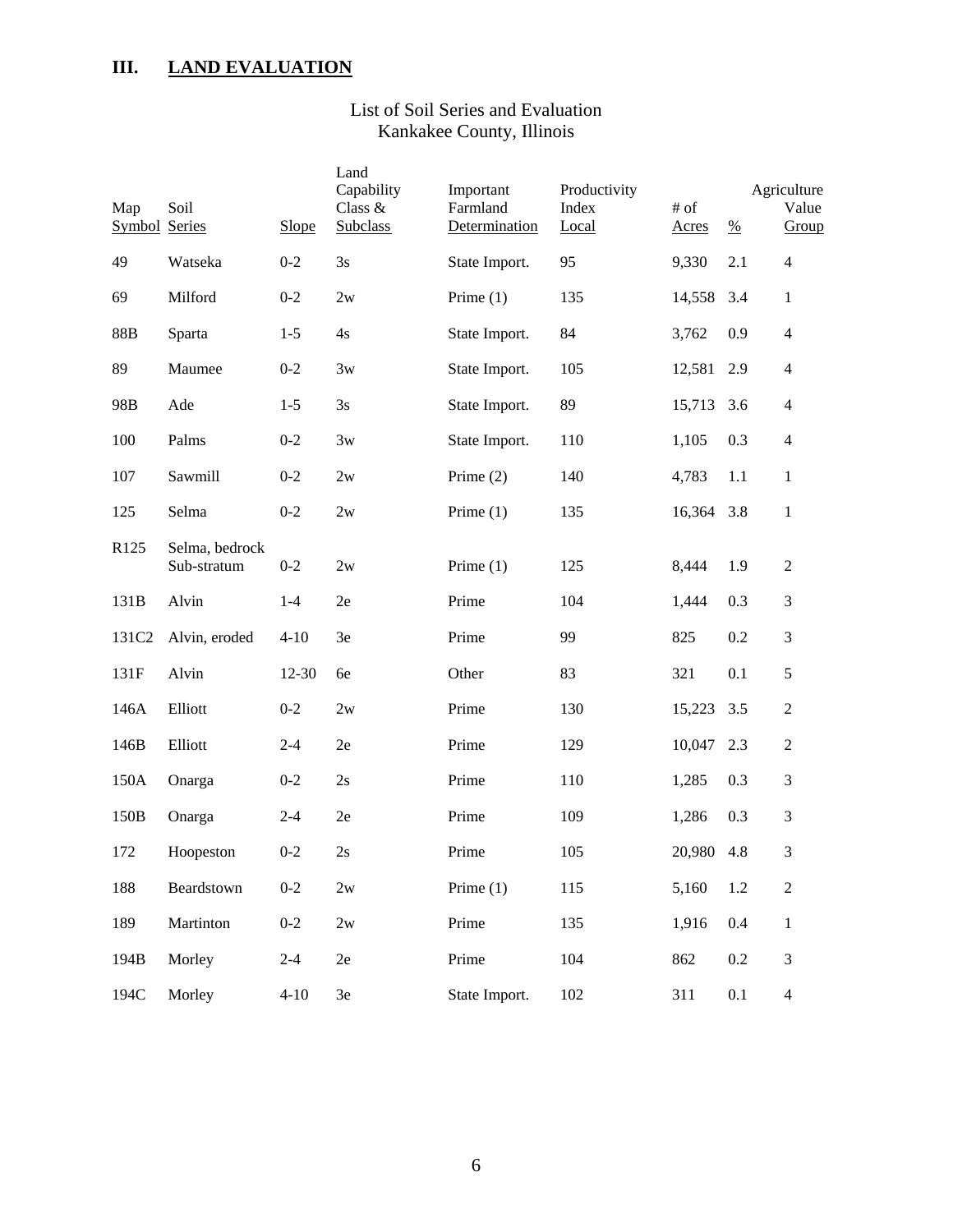| Map<br><b>Symbol Series</b> | Soil                       | Slope     | Land<br>Capability<br>Class &<br><b>Subclass</b> | Important<br>Farmland<br>Determination | Productivity<br>Index<br>Local | $#$ of<br>Acres | $\frac{0}{0}$ | Agriculture<br>Value<br>Group |
|-----------------------------|----------------------------|-----------|--------------------------------------------------|----------------------------------------|--------------------------------|-----------------|---------------|-------------------------------|
| 194C3                       | Morley, severely<br>eroded | $5 - 12$  | 4c                                               | State Import.                          | 87                             | 1,032           | 0.2           | 4                             |
| 194E2                       | Morley, eroded             | $12 - 25$ | 6e                                               | Other                                  | 83                             | 1,775           | 0.4           | $\mathfrak s$                 |
| 201                         | Gilford                    | $0 - 2$   | 2w                                               | Prime $(1)$                            | 115                            | 34,568          | 8.0           | 3                             |
| W201                        | Gilford, wet               | $0 - 2$   | 5w                                               | Other                                  | $\boldsymbol{0}$               | 2,971           | 0.7           | 5                             |
| 210                         | Lena                       | $0 - 2$   | 3w                                               | State Import.                          | 120                            | 602             | 0.1           | $\overline{4}$                |
| 223B                        | Verna                      | $1 - 4$   | 2e                                               | Prime                                  | 124                            | 8,805           | 2.0           | $\boldsymbol{2}$              |
| 223C3                       | Verna, severely<br>eroded  | $4 - 7$   | 4e                                               | State Import.                          | 110                            | 3,315           | 0.8           | 4                             |
| 232                         | Ashkum                     | $0 - 2$   | 2w                                               | Prime $(1)$                            | 135                            | 12,953          | 3.0           | 1                             |
| 235                         | <b>Bryce</b>               | $0 - 2$   | 2w                                               | Prime $(1)$                            | 120                            | 2,491           | 0.6           | $\mathbf{2}$                  |
| 240A                        | Plattville                 | $0 - 2$   | $\mathbf{1}$                                     | Prime                                  | 120                            | 8,057           | 1.9           | $\overline{2}$                |
| 240B                        | Plattville                 | $2 - 4$   | 2e                                               | Prime                                  | 119                            | 433             | 0.1           | $\overline{2}$                |
| 293                         | Andres                     | $0 - 2$   | $\mathbf{1}$                                     | Prime                                  | 145                            | 41,153          | 9.5           | $\mathbf{1}$                  |
| 294A                        | Symerton                   | $0 - 2$   | $\mathbf{1}$                                     | Prime                                  | 135                            | 6,601           | 1.5           | $\mathbf{1}$                  |
| 294B                        | Symerton                   | $2 - 4$   | 2e                                               | Prime                                  | 134                            | 11,957          | 2.8           | $\mathbf{2}$                  |
| 295                         | Mokena                     | $0 - 2$   | 2w                                               | Prime                                  | 125                            | 1,473           | 0.3           | $\boldsymbol{2}$              |
| 298A                        | Beecher                    | $0 - 2$   | 2w                                               | Prime $(1)$                            | 115                            | 10,785          | 2.5           | $\overline{2}$                |
| 298B                        | Beecher                    | $2 - 4$   | 2e                                               | Prime                                  | 114                            | 3,331           | $0.8\,$       | $\mathbf{2}$                  |
| 311B                        | Ritchey                    | $2 - 6$   | 3e                                               | State Import.                          | 74                             | 754             | $0.2\,$       | $\overline{4}$                |
| 311D                        | Ritchey                    | $10 - 15$ | 6e                                               | State Import.                          | 68                             | 924             | 0.2           | $\overline{4}$                |
| 315A                        | Channahon                  | $0 - 2$   | 3s                                               | State Import.                          | 80                             | 1,176           | 0.3           | $\overline{4}$                |
| 315B                        | Channahon                  | $2 - 4$   | 3e                                               | State Import.                          | 79                             | 631             | 0.2           | $\overline{4}$                |
| 320A                        | Frankfort                  | $0 - 2$   | 3w                                               | Prime $(1)$                            | 95                             | 802             | 0.2           | 3                             |
| 320B                        | Frankfort                  | $2 - 6$   | $3\mathrm{e}$                                    | Prime                                  | 93                             | 593             | 0.1           | $\mathfrak{Z}$                |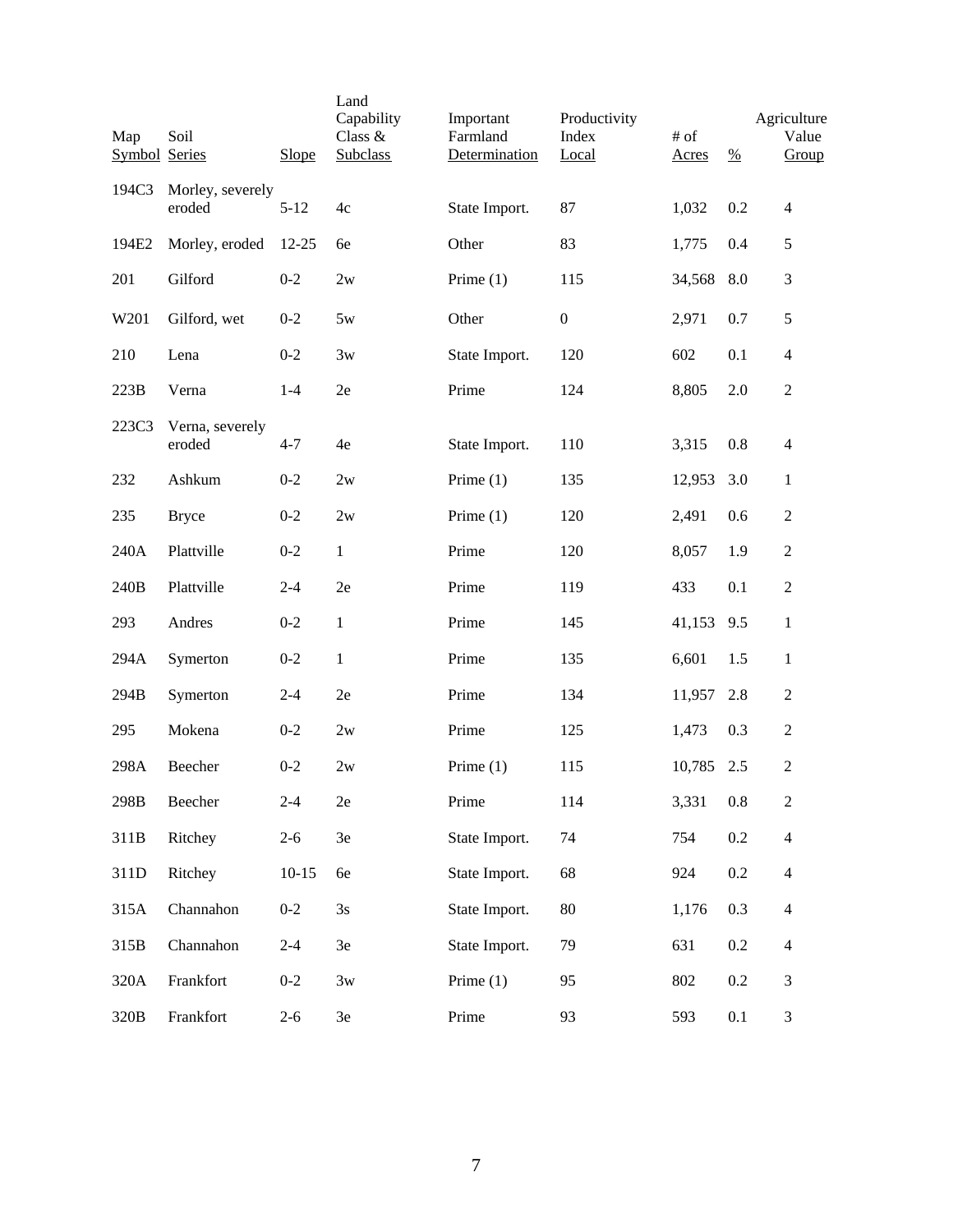| Map<br>Symbol Series | Soil                        | Slope    | Land<br>Capability<br>Class &<br>Subclass | Important<br>Farmland<br>Determination | Productivity<br>Index<br>Local | # of<br><b>Acres</b> | $\frac{0}{0}$ | Agriculture<br>Value<br>Group |
|----------------------|-----------------------------|----------|-------------------------------------------|----------------------------------------|--------------------------------|----------------------|---------------|-------------------------------|
| 330                  | Peotone                     | $0 - 2$  | 2w                                        | Prime $(1)$                            | 120                            | 1,637                | 0.4           | $\overline{c}$                |
| 380                  | Fieldon                     | $0 - 2$  | 2w                                        | Prime $(1)$                            | 105                            | 3,971                | 0.9           | 3                             |
| 440A                 | Jasper                      | $0 - 2$  | $\mathbf{1}$                              | Prime                                  | 135                            | 3,513                | 0.8           | $\mathbf{1}$                  |
| 440B                 | Jasper                      | $2 - 4$  | 2e                                        | Prime                                  | 134                            | 2,240                | 0.5           | $\overline{2}$                |
| 493                  | Bonfield                    | $0 - 2$  | 2s                                        | Prime                                  | 120                            | 6,110                | 1.4           | $\overline{c}$                |
| 494A                 | Kankakee                    | $0 - 2$  | 2s                                        | Prime                                  | 115                            | 3,199                | 0.7           | $\overline{2}$                |
| 494B                 | Kankakee                    | $2 - 4$  | 2e                                        | Prime                                  | 114                            | 1,244                | 0.3           | $\sqrt{2}$                    |
| 501                  | Morocco                     | $0 - 2$  | 4s                                        | State Import.                          | 90                             | 4,321                | 1.0           | $\overline{4}$                |
| 503A                 | Rockton                     | $0 - 2$  | 2s                                        | Prime                                  | 105                            | 10,045               | 2.3           | 3                             |
| 503B                 | Rockton                     | $2 - 4$  | 2e                                        | Prime                                  | 104                            | 1,789                | 0.4           | 3                             |
| 509A                 | Whalan                      | $0 - 2$  | 2s                                        | Prime                                  | 95                             | 600                  | 0.1           | 3                             |
| 509B                 | Whalan                      | $2 - 4$  | 2e                                        | Prime                                  | 94                             | 902                  | 0.2           | 3                             |
| 516                  | Faxon                       | $0 - 2$  | 3w                                        | Prime $(2)$                            | 110                            | 4,968                | 1.1           | 3                             |
| 531B                 | Markham                     | $1 - 4$  | 2e                                        | Prime                                  | 109                            | 5,163                | 1.2           | 3                             |
| 531C2                | Markham, eroded 4-7         |          | 3e                                        | State Import.                          | 105                            | 2,285                | 0.5           | $\overline{4}$                |
| 531C3                | Markham, severely<br>eroded | $4 - 7$  | 4e                                        | State Import.                          | 97                             | 1,815                | 0.4           | $\overline{4}$                |
| 594                  | Reddick                     | $0 - 2$  | 2w                                        | Prime $(1)$                            | 140                            | 38,111               | 8.8           | 1                             |
| 740                  | Darroch                     | $0 - 2$  | 2w                                        | Prime                                  | 145                            | 7,529                | 1.7           | $\mathbf{1}$                  |
| 741B                 | Oakville                    | $1-6$    | 4s                                        | State Import.                          | 64                             | 11,083               | 2.6           | $\overline{\mathcal{L}}$      |
| 741D                 | Oakville                    | $7 - 18$ | 6s                                        | State Import.                          | 60                             | 2,649                | 0.6           | $\overline{4}$                |
| 741F                 | Oakville                    | 18-40    | 7s                                        | Other                                  | 45                             | 349                  | 0.1           | 5                             |
| 776                  | Comfrey                     | $0-2$    | 2w                                        | Prime $(2)$                            | 135                            | 2,585                | 0.6           | $\mathbf{1}$                  |
| 779B                 | Chelsea                     | $1-6$    | 4s                                        | State Import.                          | 69                             | 6,183                | 1.4           | $\overline{4}$                |
| C.F.                 | Cut & Fill                  | None     | None                                      | None-Prime                             | $\boldsymbol{0}$               | 3,095                | 0.7           | 6                             |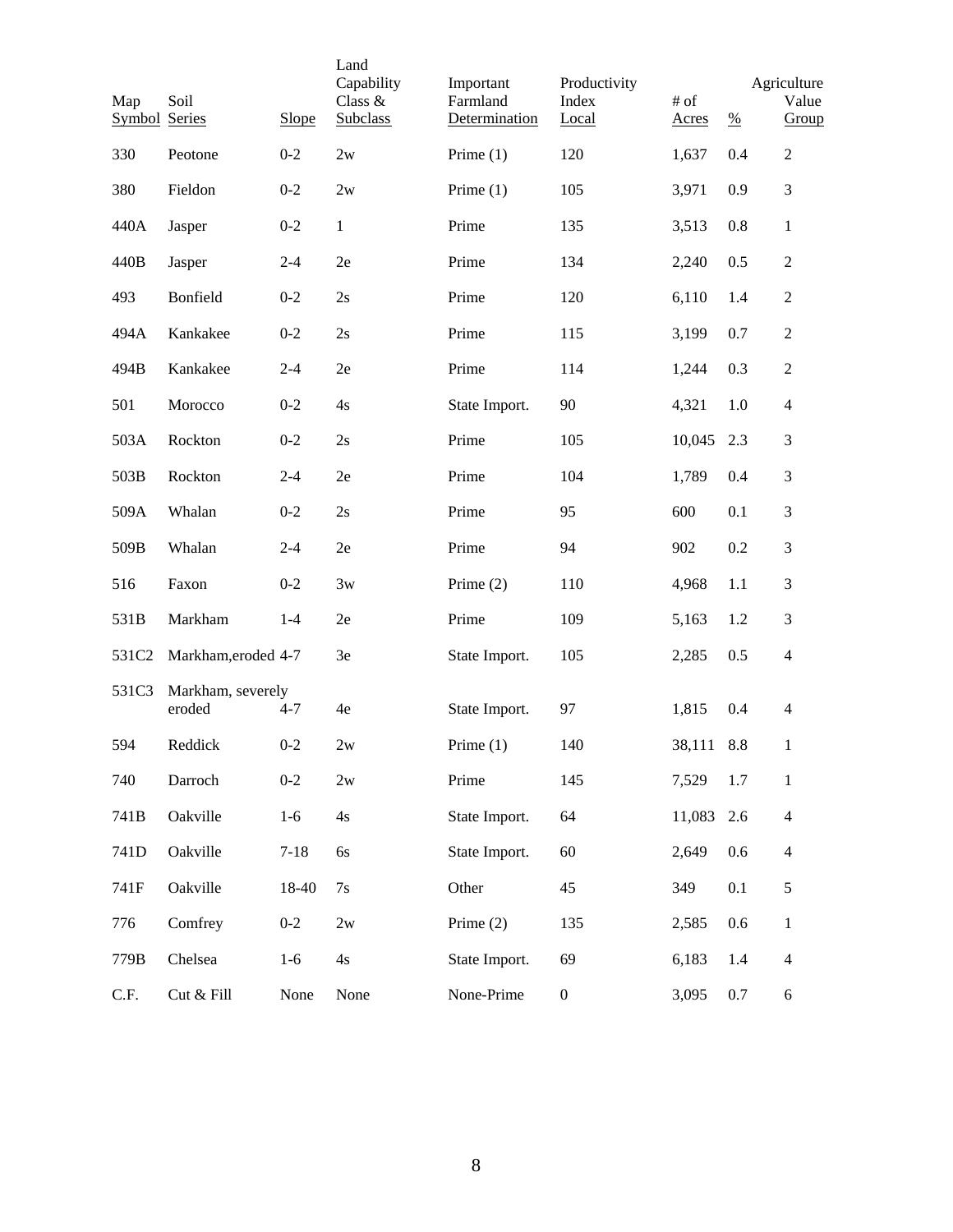| Map<br>Symbol Series | Soil                 | Slope | Land<br>Capability<br>Class $&$<br><b>Subclass</b> | Important<br>Farmland<br>Determination | Productivity<br>Index<br>Local | # of<br>Acres | $\frac{0}{0}$ | Agriculture<br>Value<br>Group |
|----------------------|----------------------|-------|----------------------------------------------------|----------------------------------------|--------------------------------|---------------|---------------|-------------------------------|
| M.L.                 | Made Land            | None  | None                                               | Non-Prime                              | $\theta$                       | 105           | (3)           | 6                             |
| Qu                   | Limestone QuarryNone |       | None                                               | Non-Prime                              | $\Omega$                       | 921           | 0.2           | 6                             |
| S.M.                 | <b>Strip Mines</b>   | None  | None                                               | Non-Prime                              | $\theta$                       | 2.056         | 0.5           | 6                             |
| W                    | Water                | None  | None                                               | Non-Prime                              | $\Omega$                       | 2.136         | 0.5           | 6                             |

*(1) Where drained.*

*(2) Where drained and either protected from flooding or flooding is less often than once in two years during the growing season. (3) Less than 0.1 percent.*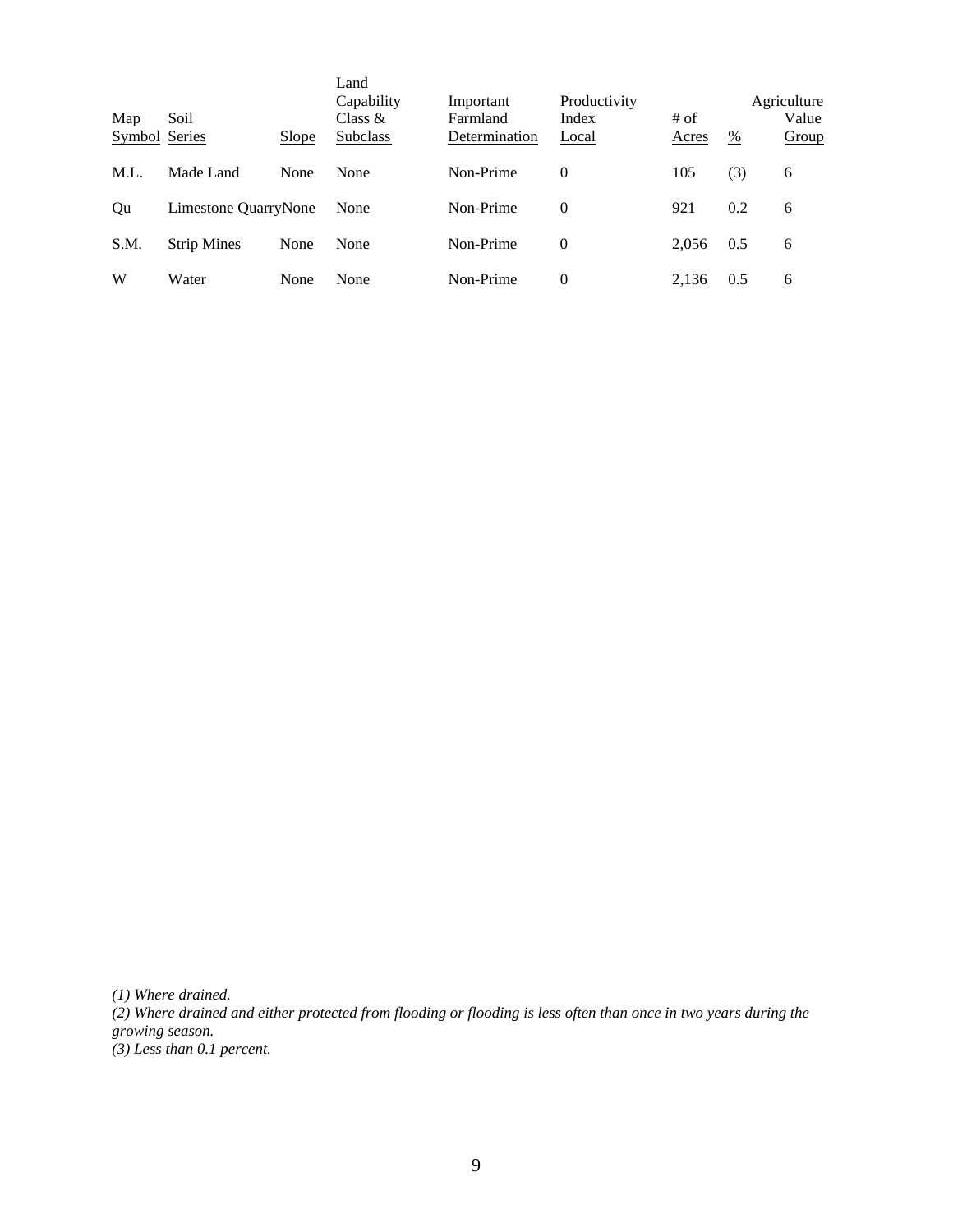#### Soil Groups For Kankakee County, Illinois

| Agricultural<br>Group | Land Capability<br>Class & Subclass | <b>Important Farmland</b><br>Classification | Productivity<br>Index | Acres        | Percent Value | Relative         |
|-----------------------|-------------------------------------|---------------------------------------------|-----------------------|--------------|---------------|------------------|
| 1                     | 1,2w                                | Prime                                       | 135-145               | 150,066 34.6 |               | 100              |
| 2                     | 1, 2e, 2s, 2w                       | Prime                                       | 114-134               | 100,684 23.2 |               | 89               |
| 3                     | 2e, 2s, 2w, 3e, 3w                  | Prime                                       | 85-110                | 90,083       | 20.7          | 76               |
| $\overline{4}$        | 3e, 3s, 3w, 4e,<br>4s, 6e, 6s       | Statewide Importance                        | 60-120                | 79,572 18.3  |               | 63               |
| 5                     | 5w, 6e, 7s                          | Other                                       | $0 - 83$              | 5,461        | 1.3           | 26               |
| 6                     | None                                | Non-Prime                                   | $\boldsymbol{0}$      | 8,313        | 1.9           | $\boldsymbol{0}$ |
|                       |                                     | <b>TOTALS</b>                               |                       | 434,176 100% |               |                  |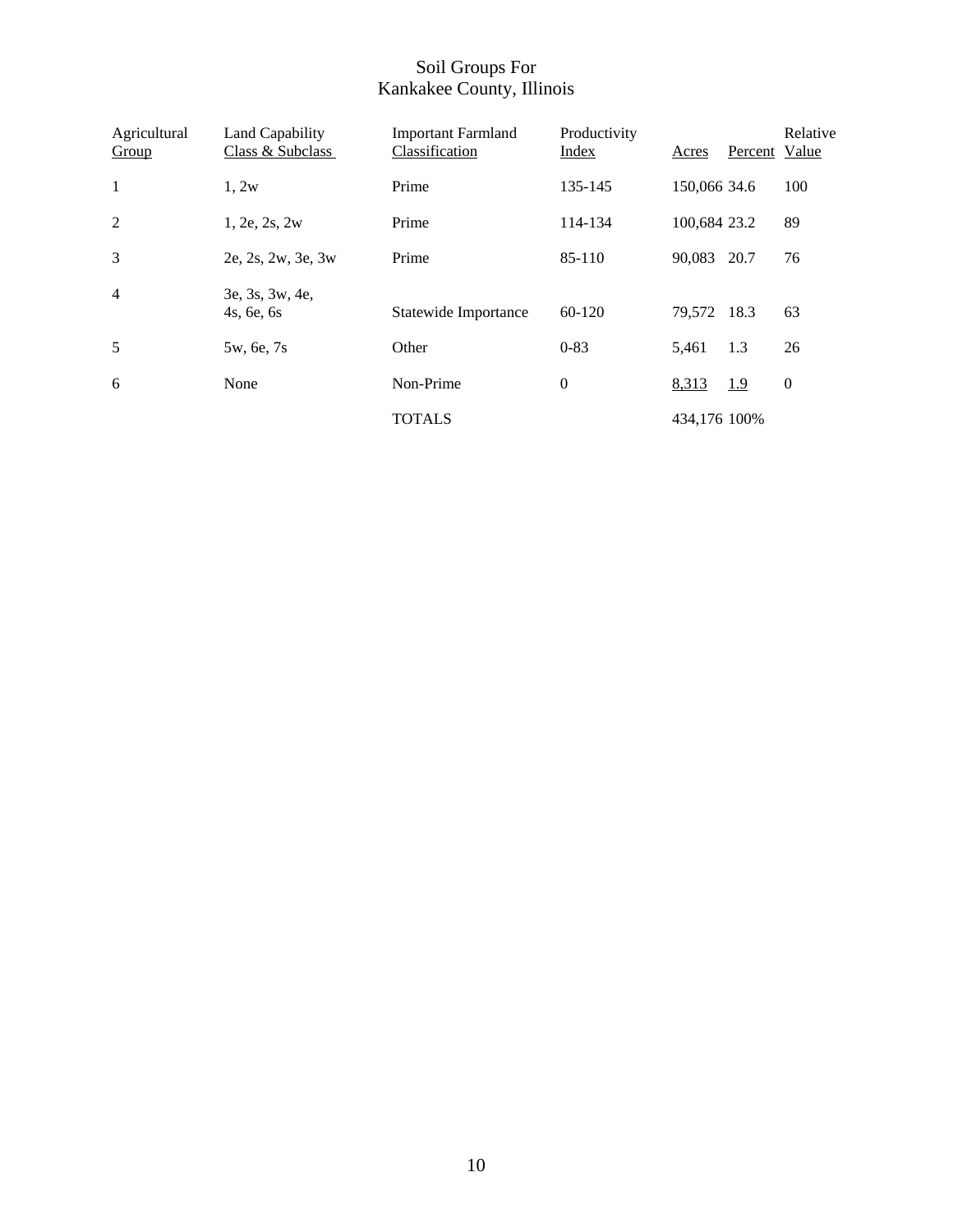## **IV. SITE ASSESSMENT**

Agricultural economic viability of a site cannot be measured in isolation from existing and impending land use needs of Kankakee County. The Site Assessment process provides a system for identifying important factors, other than soil productivity, that affect the economic viability of a site for agricultural uses.

This section describes each of 14 Site Assessment factors to be considered when change to another land use is proposed in the unincorporated areas of Kankakee County. The 14 Site Assessment factors are grouped into the following four major categories of consideration:

- A. Agricultural Land Uses
- B. Compatibility/Impact on Uses
- C. Land Use Feasibility
- D. Existence of Infrastructure

Based upon current land use data, land use regulations, site inspection and other pertinent information, a point value is determined by analyzing each site assessment factor and selecting a number value that best reflects the quality of the property in question.

#### A. AGRICULTURAL LAND USES

*1. Percentage of Area in Agricultural Uses within one and one-half (1.5) miles of Site.*

| 90% or more   | 20 Points |
|---------------|-----------|
| 75% to 89%    | 16 Points |
| 50\% to 74\%  | 12 Points |
| 25% to 49%    | 8 Points  |
| Less than 25% | 0 Points  |

This factor is a major indicator of the agricultural character of the general area. Areas in the County that are dominated by agricultural uses are generally more viable for farm purposes. Agricultural land uses should be interpreted to mean all agricultural and related uses that can be considered to be part of the farm operation. This would include farmland (cropland), pasture lands whether or not in current production, and farm residences, barns, and outbuildings. For a more extensive definition of agriculture, see Section II, Glossary of Terms.

The 1.5 mile area of consideration for this factor was selected for two reasons. First, in Kankakee County, a 1.5 mile radius is a reasonable and manageable area when analyzing the land use and overall characteristics of the area. Second, the State of Illinois has set 1.5 miles as the jurisdictional boundary for municipal planning. Since this factor is a major indicator of the agricultural character of an area, it has a maximum value of 20.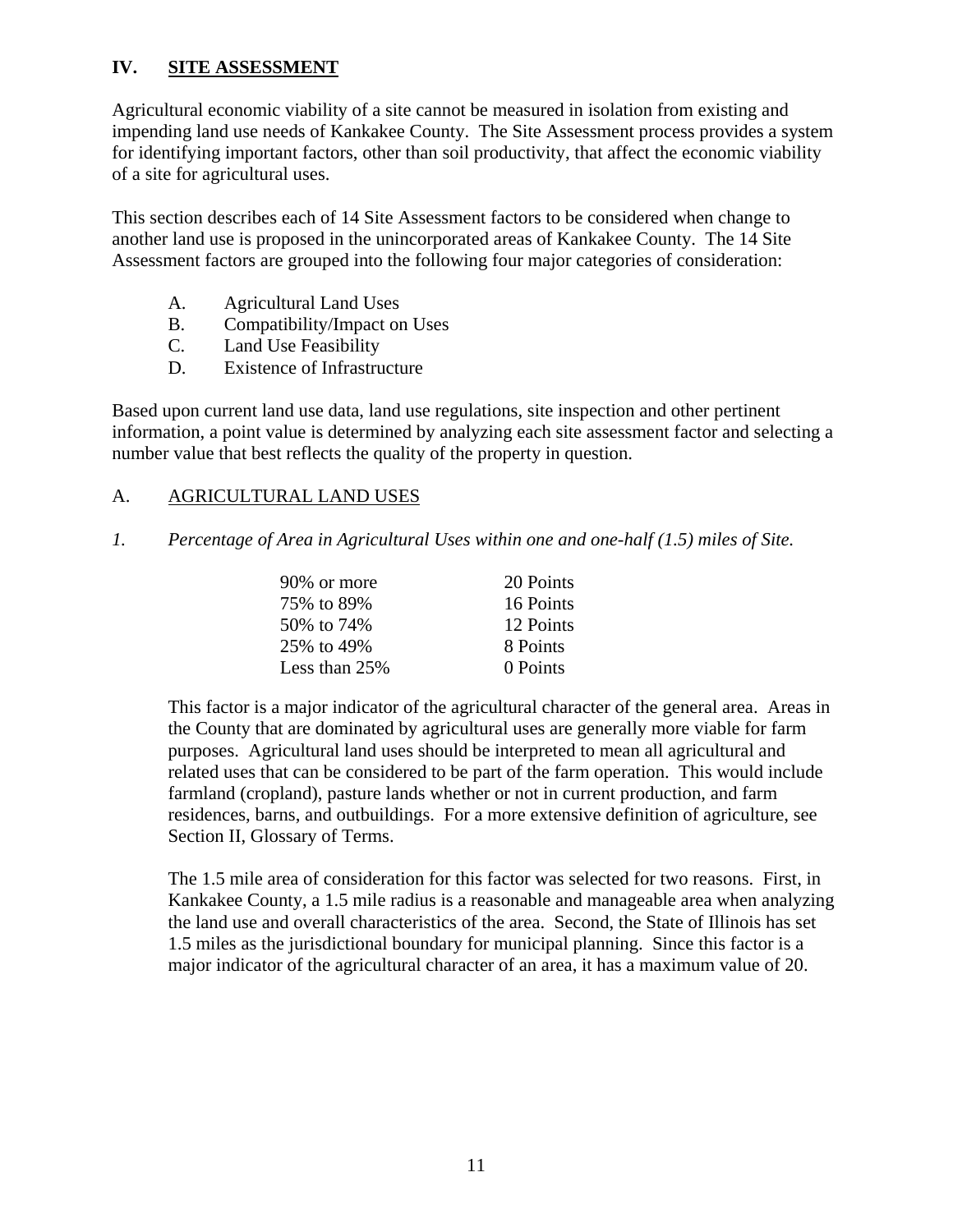#### 2. *Land Use Adjacent to Site*

| All sides in Agricultural Use             | 20 Points |
|-------------------------------------------|-----------|
| 0 to 25% of the perimeter in Non-Ag Use   | 16 Points |
| 26 to 60% of the perimeter in Non-Ag Use  | 12 Points |
| 61 to 80% of the perimeter in Non-Ag Use  | 8 Points  |
| 81 to 100% of the perimeter in Non-Ag Use | 0 Points  |

In order to limit potential nuisance complaints and other forms of conflict, pre-existing adjacent land uses shall be evaluated in all cases. Since this factor is also a major indicator of the agricultural character of an area, it has a maximum value of 20 points.

#### 3. *Percentage of site in Agricultural Production.*

| 80 to 100\%   | 15 Points |
|---------------|-----------|
| 60 to 79%     | 10 Points |
| 40 to 59%     | 5 Points  |
| 20 to 39%     | 3 Points  |
| less than 20% | 0 Points  |

This factor is utilized to assess the site's current use. Additionally, this factor can indicate the viability of the site for agricultural purposes. The lower the site's percentage in agricultural production, the lower the degree of viability for agriculture.

#### 4. *Size of Site.*

| <b>Traditional Agriculture</b> |           | 2. | <b>Specialty Crops</b> |           |
|--------------------------------|-----------|----|------------------------|-----------|
| 100 acres or more              | 15 Points |    | 40 acres or more       | 15 Points |
| 80 - 99 acres                  | 12 Points |    | 25 - 39 acres          | 10 Points |
| $60 - 79$ acres                | 10 Points |    | 10 - 24 $acres$        | 8 Points  |
| $40 - 59$ acres                | 8 Points  |    | $5 - 9$ acres          | 6 Points  |
| $20 - 39$ acres                | 6 Points  |    | Less than 5 acres      | 0 Points  |
| Less than 20 acres             | 0 Points  |    |                        |           |

This factor considers that the size of a parcel in agricultural production has an impact on its viability for agricultural purposes. Also, the factor recognizes that modern row crop agriculture may require large tracts of land for efficiency purposes and specialty crops (previously defined) generally require smaller acreage for their operations. If the majority of the site under consideration is devoted to specialty crops, use 4.2 in assessing this factor.

In cases in which farmland is uncultivated, Traditional Agriculture criteria shall apply.

If the site has never been or has not been used for agricultural purposes for a period of more than 10 continuous years and has not been in any state or federal Set-Aide Program, the point value for this factor shall be zero.

The above statement recognizes that some rural parcels have no agricultural viability; therefore, consideration shall be given for other non-agricultural uses.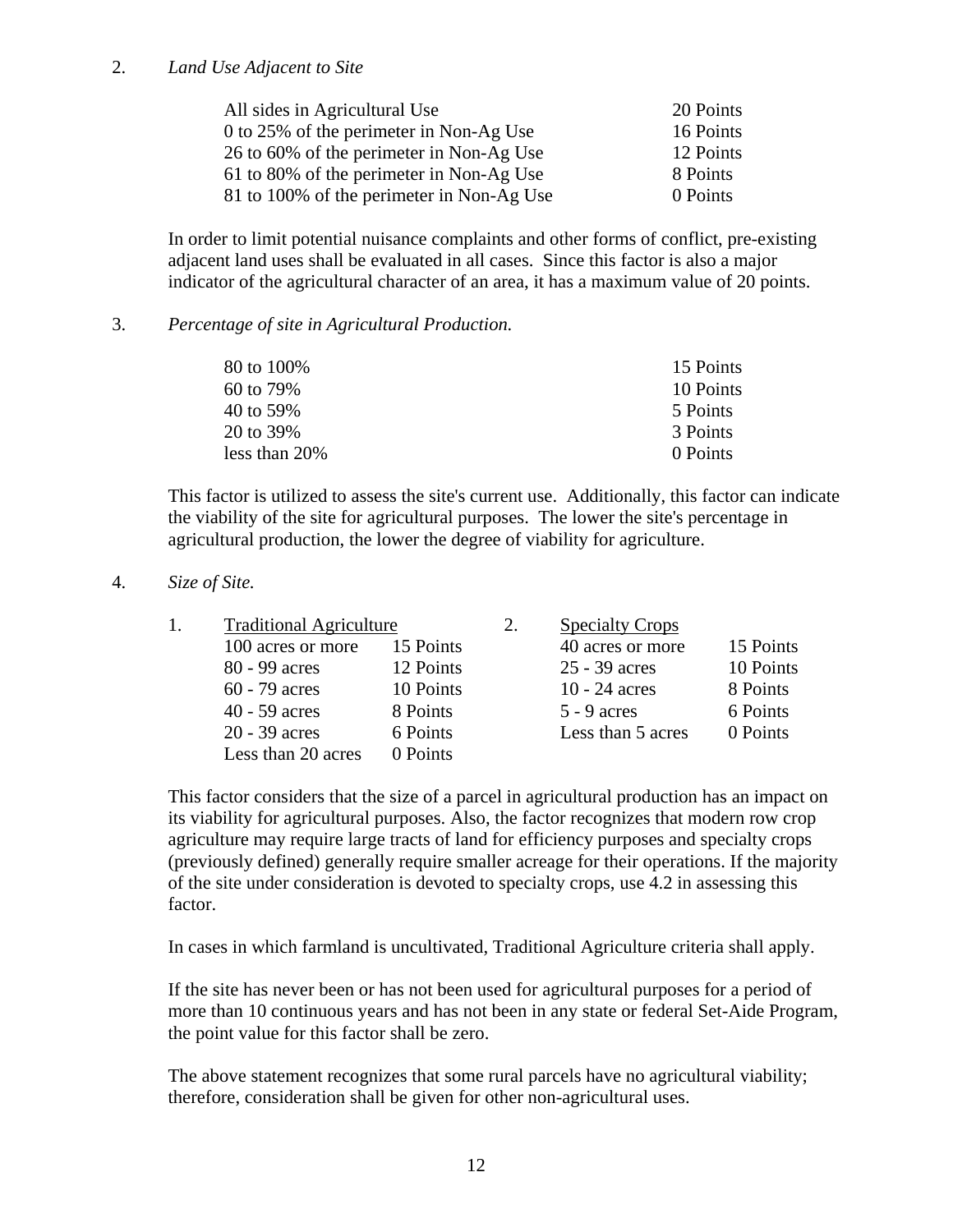#### B. COMPATIBILITY/IMPACT OF PROPOSED USES

1. *Distance from City or Village.*

| More than 1.5 miles | 20 Points |
|---------------------|-----------|
| Less than 1.5 miles | 0 Points  |

Generally, the further a proposed project is from a municipality, the greater the risk of creating conflict with agriculture. This factor recognizes that development generally should be promoted to take place within 1.5 miles of a municipal boundary. The closer a development is to a municipality, the greater the likelihood that the development will represent an orderly extension of the urban area. In addition, municipal type services can be provided in a cost efficient manner.

The purpose of choosing 1.5 miles is because the State of Illinois has set 1.5 miles as the jurisdictional boundary for municipal planning. Distance is measured from the nearest pointon the boundary of the site to the corporate limits.

2. *Consistency of Proposed Use with County Land Use Plan or Municipal Plan if Site is within1.5 miles of Municipal Boundary.*

| Not consistent      | 20 Points |
|---------------------|-----------|
| Somewhat consistent | 10 Points |
| Consistent          | 0 Points  |

This factor addresses the relationship of the parcel's proposed use in comparison to the overall plan of development for the county or municipality. Plans will have a text which states official policy and a map that interprets in graphic form. These plans may be further reinforced by the regional policies. Consistency with the intent of these plans and policies should be examined every time a land use change is proposed. In this way, some reasonable order can be maintained between the various land uses as well as to allow governmental agencies some sound basis for future planning of public works and services to the county.

To ensure the cooperation between municipalities and Kankakee County, this factor recognizes the municipality's interest in development within its 1.5 mile jurisdictional boundary. It also recognizes that, for the most part, municipal plans do not include the agricultural areas. If the parcel is within two municipal planning areas, the plan from the nearest municipality or the on most likely to annex the area shall be considered.

In cases in which a plan is being rewritten, the Site Assessment review shall use the municipal land use plan currently adopted.

3. *Compatibility of Agricultural and Non-Agricultural Uses.*

| Not compatible      | 15 Points |
|---------------------|-----------|
| Somewhat compatible | 7 Points  |
| Compatible          | 0 Points  |

This factor deals with the problems encountered when agricultural uses and nonagricultural uses are permitted to mix. Clearly, a subdivision next to an animal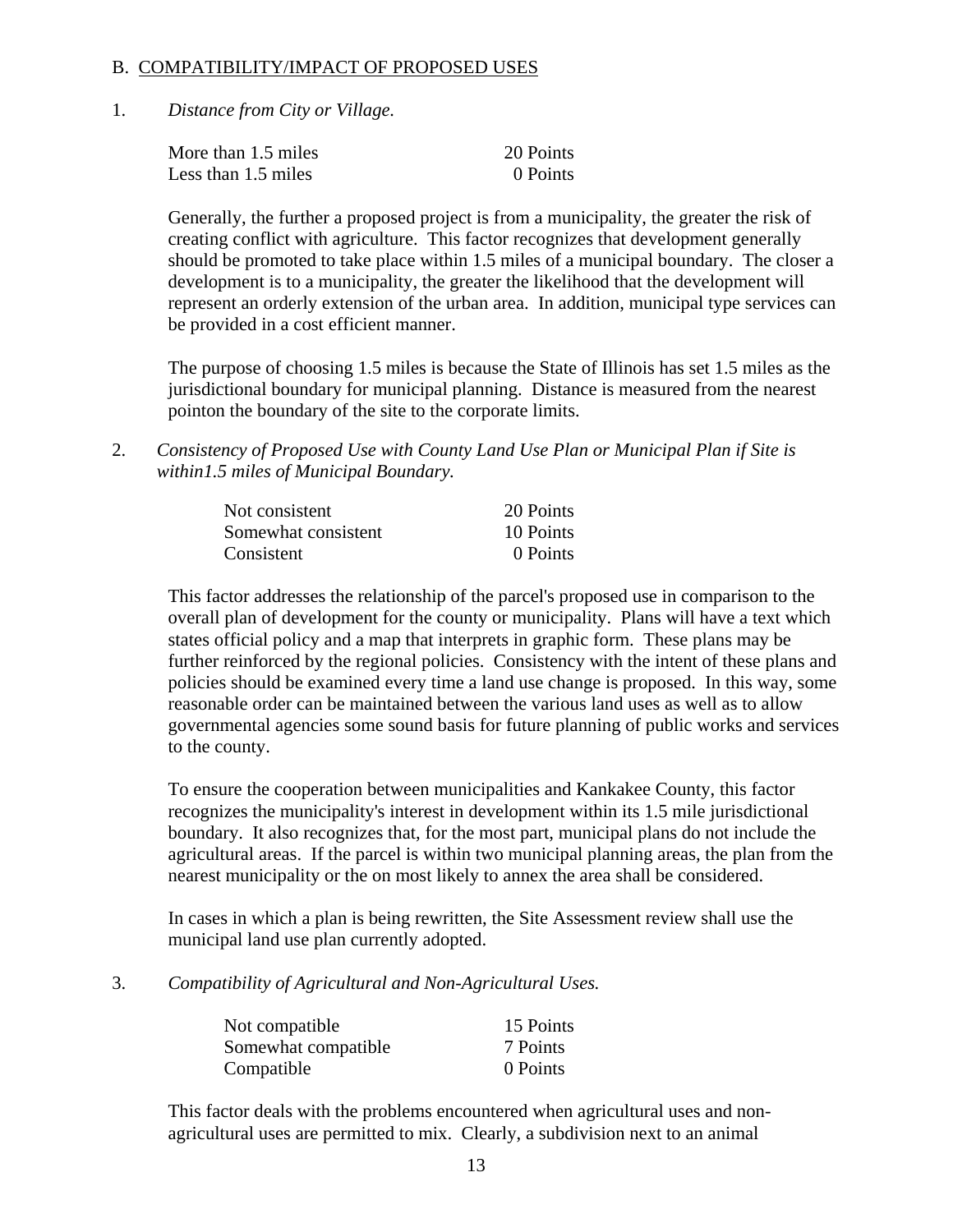confinement operation will result in conflict and not compatible. However, a residential development located adjacent to traditional row crop farming is somewhat compatible, due to some conflicts-such as dust, noise, chemical, etc.-may result because of this mix. An agricultural supplier (seed dealer, farmer implement sales, etc) would be considered compatible with agriculture.

#### C. LAND USE FEASIBILITY

#### 1. *Soil(s) Limitations for Proposed Use.*

| 100 to 75% severe limitations | 15 Points |
|-------------------------------|-----------|
| 75 to 50% severe limitations  | 10 Points |
| 50 to 0% severe limitations   | 0 Points  |

Frequently, projects are proposed for sites where the soil(s) present limitations for development. These limitations can and usually do increase the cost of the proposed development. This factor is a recognition of the need to select alternative sites which do not possess severe limitations for development. Soils limitations will be determined utilizing the Kankakee County Soil Survey prepared by the Soil Conservation Service/USDA.

When determining the point value for this factor, the LESA reviewer should evaluate the soil limitations for all components of the proposed project. For instance, if the project is a single family subdivision the Soil Survey provides soil limitations for roadways, septic systems, and basements. For commercial developments, there are other factors. When there are multiple components to a project, the reviewer should weigh all soil limitations in order to determine the site's soil limitations.

The development site as planned and engineered will be measured. In those cases where there are severe soil limitations 10 points will be given when engineering ameliorates the limitations. Zero points will be given in those cases when the severe soil limitations are eliminated by engineering.

#### *2. Impact on the Environment.*

a. Average Lot Size of Development

| 15,000 square feet or less              | 10 Points |
|-----------------------------------------|-----------|
| More than 15,000 square feet, less than |           |
| 30,000 square feet                      | 5 Points  |
| 30,000 square feet or more              | 0 Points  |

This sub-factor recognizes that impact that higher density developments may have on stormwater control and quality. Small lot sizes in a proposed development increase the percentage of impervious serfaces and run-off from the site. If an approved engineering plan adequately addresses stormwater control and quality the value of this sub-factor shall be zero.

b. Distance on Water Impoundment and/or Perennial Stream

One-half (0.5) mile or less 10 Points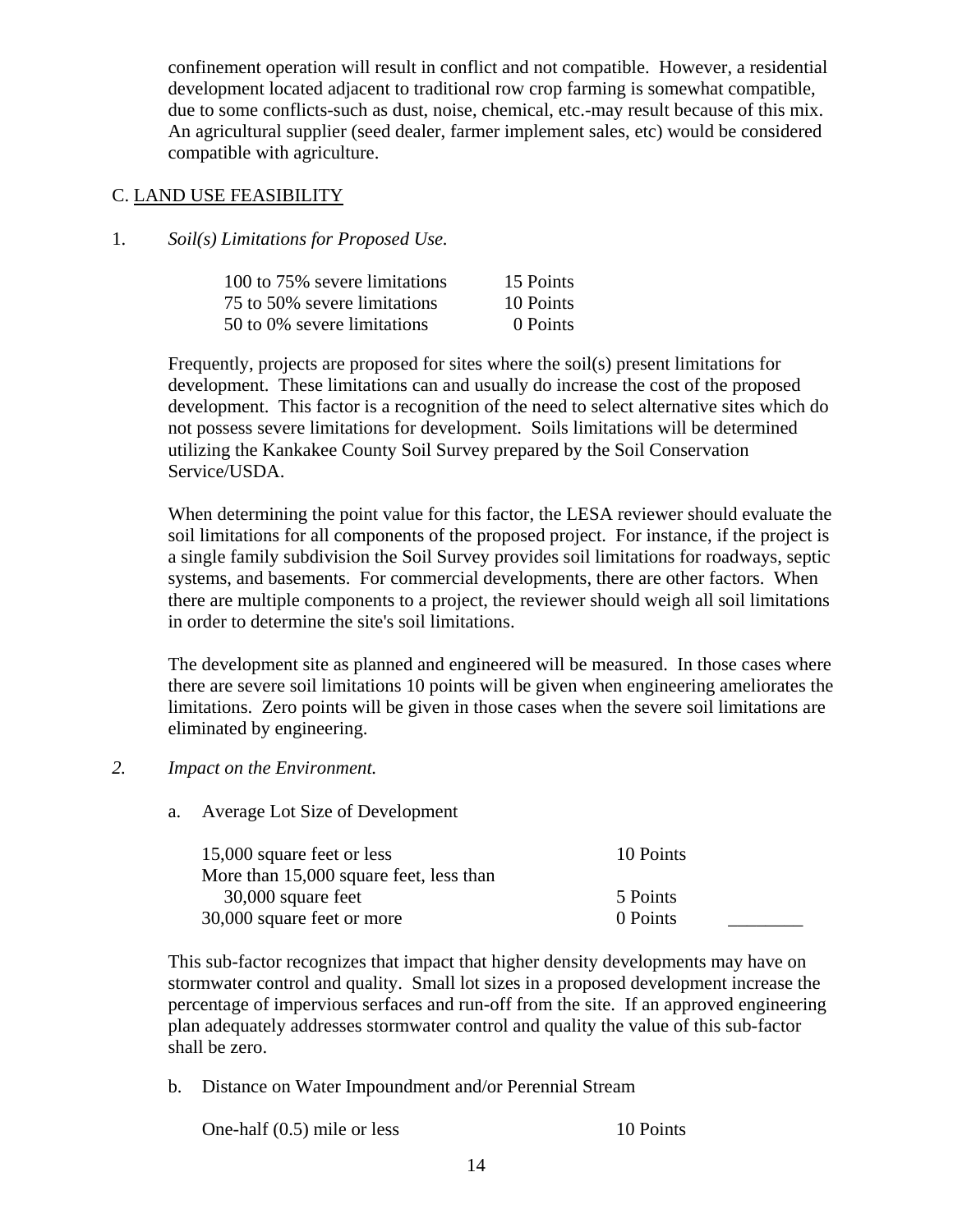|    | More than one-half $(0.5)$ , less than one $(1)$ mile<br>One $(1)$ mile or greater | 5 Points<br>0 Points                |  |
|----|------------------------------------------------------------------------------------|-------------------------------------|--|
| Ċ. | Occurrence of Known or Identified Natural Areas                                    |                                     |  |
|    | Wetland<br>Natural heritage registered area<br>Threatened or endangered species    | 10 Points<br>10 Points<br>10 Points |  |
|    |                                                                                    | Final Total                         |  |

This factor assesses the impact, both short and long range, of the proposed land use(s) on the environment. Emphasis is placed on the natural environment and natural resources. Consideration is given to the environmental impact upon affected areas adjacent to the site. In assessing this factor, standards developed by federal, state and local governmental agencies will be utilized.

To score this factor, divide the sum of the three subtotals by three to reach the final point total. The final total cannot exceed ten (10).

#### *3. Flooding/Storm Water Management*

| Located within designated floodplain,       |           |
|---------------------------------------------|-----------|
| no storm drainage control plan              | 10 Points |
| Located within designated floodplain,       |           |
| with acceptable storm drainage control plan | 5 Points  |
| No flood hazard                             | 0 Points  |

This factor recognizes the need to locate development outside flood plains and drainage ways. Additionally, there is a need to construct storm water retention facilities when development increases the rate of storm water runoff. Flood plain boundaries are established by the Department of Housing and Urban Development, Federal Insurance Administration.

#### D. EXISTENCE OF INFRASTRUCTURE

#### 1. *Availability of Central Sewage System.*

| More than 1.5 miles         | 10 Points |
|-----------------------------|-----------|
| $\frac{1}{2}$ to 1.49 miles | 7 Points  |
| .25 to .49 miles            | 5 Points  |
| 200 feet to .24 miles       | 3 Points  |
| 200 feet or less or on-site | 0 Points  |

The availability to a site of a central sewer system with sufficient capacity encourages growth and reduces the long-term viability of a site for agriculture. The term "on-site" is intended to include a sewer system which exists on the site with no extension necessary. According to the Illinois Private Sewage Disposal Act and Code and the Kankakee County Private Sewage Disposal Ordinance "new or renovated private sewage disposal systems shall not be approved where a public sanitary sewer is located within 200 feet of the property and is available for connection."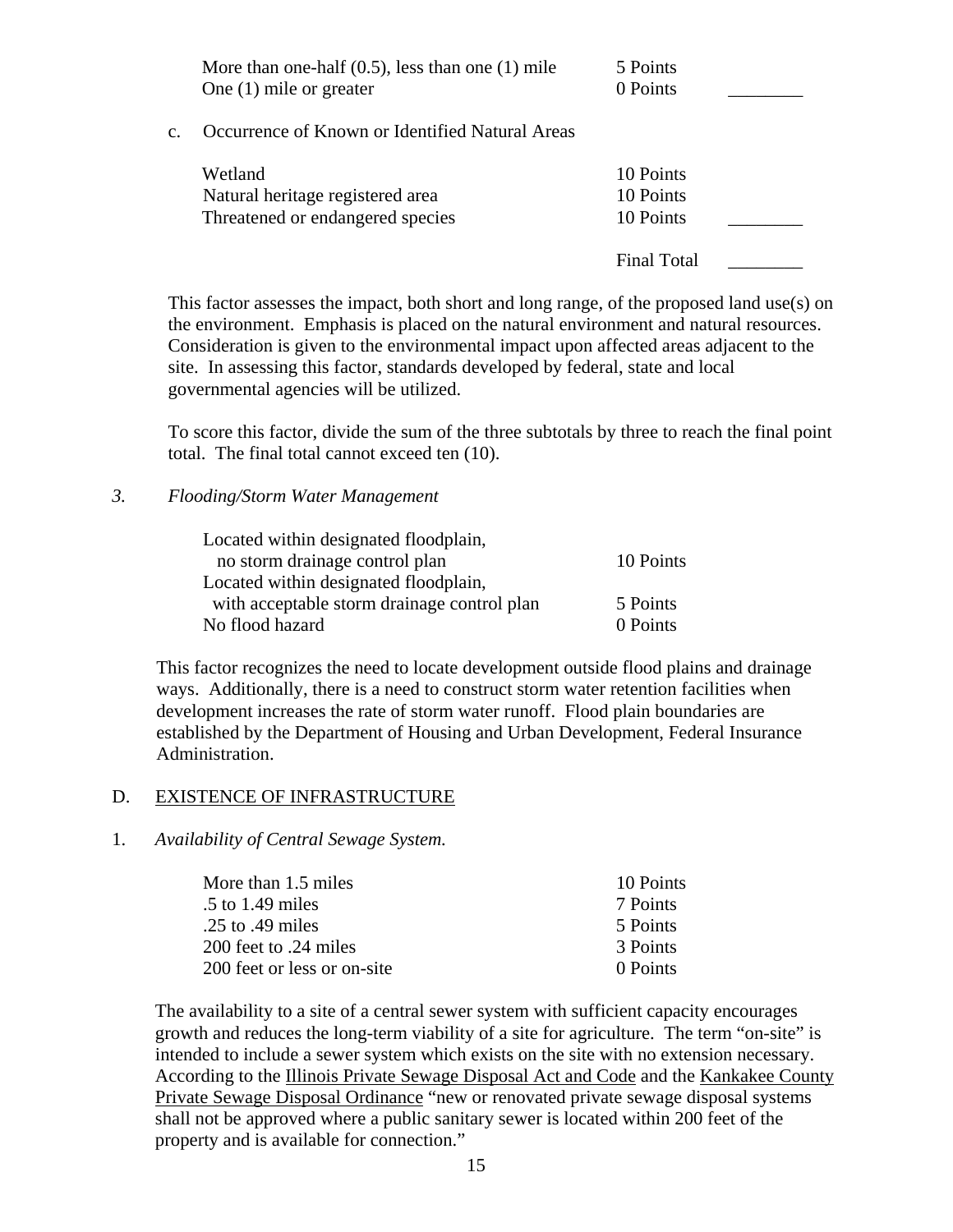#### 2. *Availability of Central Water System.*

| More than 1.5 miles         | 10 Points |
|-----------------------------|-----------|
| $\frac{1}{2}$ to 1.49 miles | 7 Points  |
| .25 to .49 miles            | 5 Points  |
| 200 feet to .24 miles       | 3 Points  |
| 200 feet or less or on-site | 0 Points  |

This factor recognizes that the existence of a central water system encourages growth and reduces the long-term viability of a site for agriculture. As a central water system is extended into an agricultural area, the character of the area may change and more nonagricultural development occur. The term "on-site" is intended to include water systems which currently exist or which will be constructed on the site with no need for extension.

#### 3. *Transportation (Road system servicing the development).*

Inadequate for Planned Use and Proposed Rezoning – site beyond 1.5 miles from City or Village Corporate Limits\* 10 Points

Inadequate for Planned Use and Proposed Rezoning, some minor improvements required – site beyond 1.5 miles from City or Village Corporate Limits\* 8 Points

Adequate for Planning Use and Proposed Rezoning – site beyond 1.5 miles of City or Village Corporate Limits\* 6 Points

Inadequate for Planned Use and Proposed Rezoning – site within 1.5 miles of City or Village Corporate Limits\* 4 Points

Inadequate for Planned Use and Proposed Rezoning, some minor improvements required – site within 1.5 miles of City or Village Corporate Limits\* 2 Points

Adequate for Planned Use and Proposed Rezoning – site within 1.5 miles of City or Village Corporate Limits\* 0 Points

\*Use actual road miles to nearest corporate limits.

Access to transportation is a consideration in the location of all types of uses. The location of industrial, commercial, and residential uses within 1.5 miles of existing municipalities results in a more efficient movement of goods and people. The location of non-agricultural uses along rural roads may necessitate the upgrading and widening of rural roads which results in a further loss of farmland and increase expense incurred by the local government. High volume/high speed traffic may not be necessarily compatible with agricultural uses.

The type of road providing access to a site, whether existing or to be provided by a developer, and the availability of transportation modes are major factors in determining suitability of the planned use or proposed zoning. Determining adequacy of the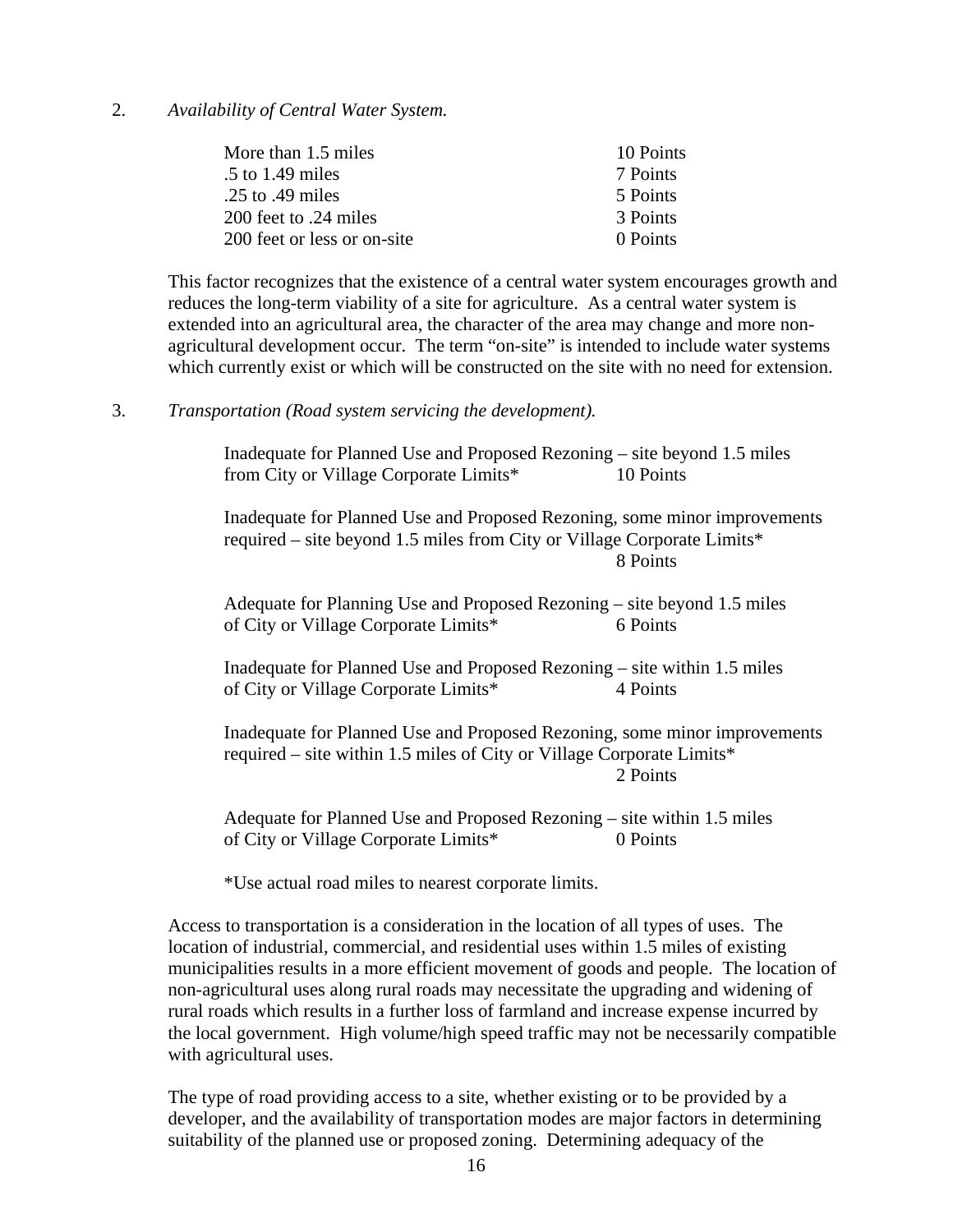transportation infrastructure to the site depends on a number of factors such as loading (weight of vehicles and number of vehicles), roadway capacity to handle traffic volumes, traffic control devices (traffic signals, regulatory and guide signs, pavement markings, etc.), and availability of transportation modes (bus, rail, major highway). Since the type of transportation infrastructure to support the planned use may vary among governmental jurisdictions, there may be a need to determine adequacy for a specific transportation component (pavement structure, intersection geometrics, number of lanes, etc.). Sources for determining adequacy of the existing transportation infrastructure would be the appropriate government body having jurisdiction. This factor recognizes plans by the developer to provide transportation improvements as well as any existing plans for improvements by a government body. The County Highway Department and/or Township Road Commissioner shall be advised to the adequacy of the road system.

Generally, "adequacy" shall be determined by comparing projected traffic volumes, following completion of the planned use, against minimum design policies prescribing traffic control, geometrics and surface types for rural roadways and bridges, as published by the Illinois Department of Transportation.

"Adequacy" of the existing pavement structure shall be determined by inserting projected traffic volumes and axle loadings into pavement design formla, as published by the Illinois Department of Transportation, to determine minimum required pavement thickness and then comparing to existing pavement thickness.

Failure to meet the above minimum prescribed design policies shall be sufficient cause to determine the road system inadequate for the planned use.

Interpretation of "minor improvements" shall be restricted to routine maintenance resurfacing and grading.

#### *4. Distance of site from fire protection service*

| In a FPD, but more than 5 miles from fire |           |
|-------------------------------------------|-----------|
| protection service                        | 10 Points |
| 2.5 to 5 miles                            | 7 Points  |
| $1.5$ to $2.5$ miles                      | 5 Points  |
| 0 to 1.5 miles                            | 2 Points  |
|                                           |           |

Fire protection requires a combination of equipment, manpower, and availability and supply of water. This factor is also related to distance between fire station and proposed development. Distance should be calculated by actual road miles from fire protection service to the site.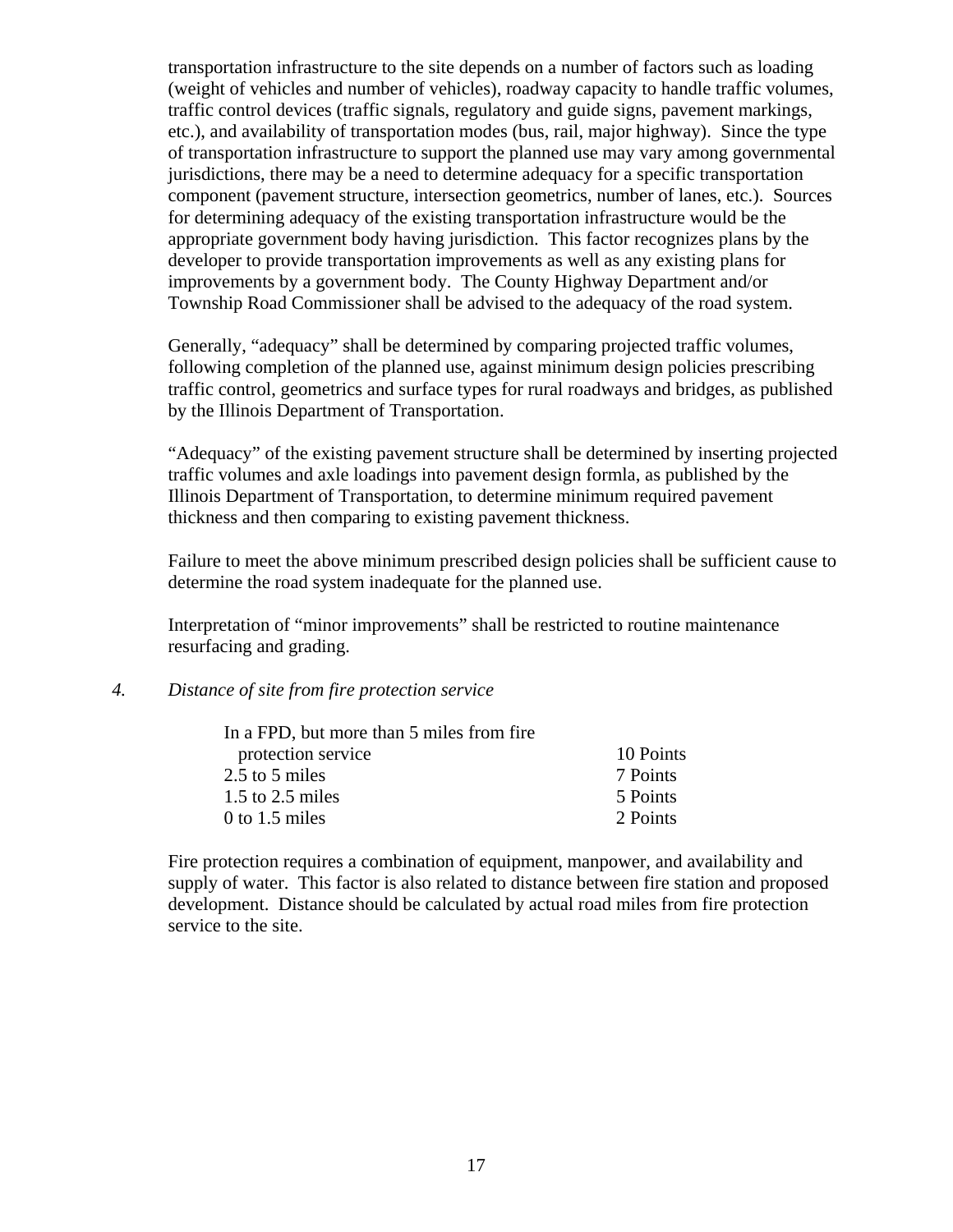## **V. LAND EVALUATION VALUE**

The Land Evaluation value will be provided by the Kankakee County Soil and Water Conservation District (SWCD) office to the Kankakee County Planning Department when a petition is filed for a map amendment (rezoning), special use, or other significant development (i.e. subdivision, PUD, etc.) is proposed.

The Land Evaluation value can be calculated by working through the following steps.

- 1. Outline the subject tract on a soils map. Soil maps can be found in the Soil Survey of Kankakee County and are also available at the Kankakee County SWCD office.
- 2. Acreage of individual soil types within area of concern can be obtained by using a planimeter or other appropriate method or can be obtained from the Kankakee County SWCD office.
- 3. From the column titled "Agriculture Value Group" found in Section III., select the appropriate value for each soil type and list them in a column to the right of the soil type.
- 4. From the column titled "Relative Value" on page 10, select the relative value for each corresponding agriculture group.
- 5. Multiply the number of acres by the relative value for each soil type.
- 6. Total the product (acre X relative value) of each soil type and divide this number by the total number of acres in area of concern. This figure is the value of the Land Evaluation part of the LESA system. The maximum number of points possible for any given parcel is 100.
- 7. Example: an 80 acre tract of land is being proposed for development. The tract contains three soil types: 501 – Morocco, 503B – Rockton, and 69 – Milford.

|             |          |                       |           | Product                  |
|-------------|----------|-----------------------|-----------|--------------------------|
| <u>Soil</u> | AG Group | <b>Relative Value</b> | Acres     | (Relative Value X Acres) |
| 69          |          | 100                   | 20        | 2,000                    |
| 501         |          | 63                    | 20        | 1,260                    |
| 503B 3      |          | 76                    | <u>40</u> | 3,040                    |
|             |          |                       | 80 acres  | 6,300                    |

Land Evaluation  $=$  Total of Product / Total  $#$  of acres

 $= 6,300/80$ 

 $= 78.75$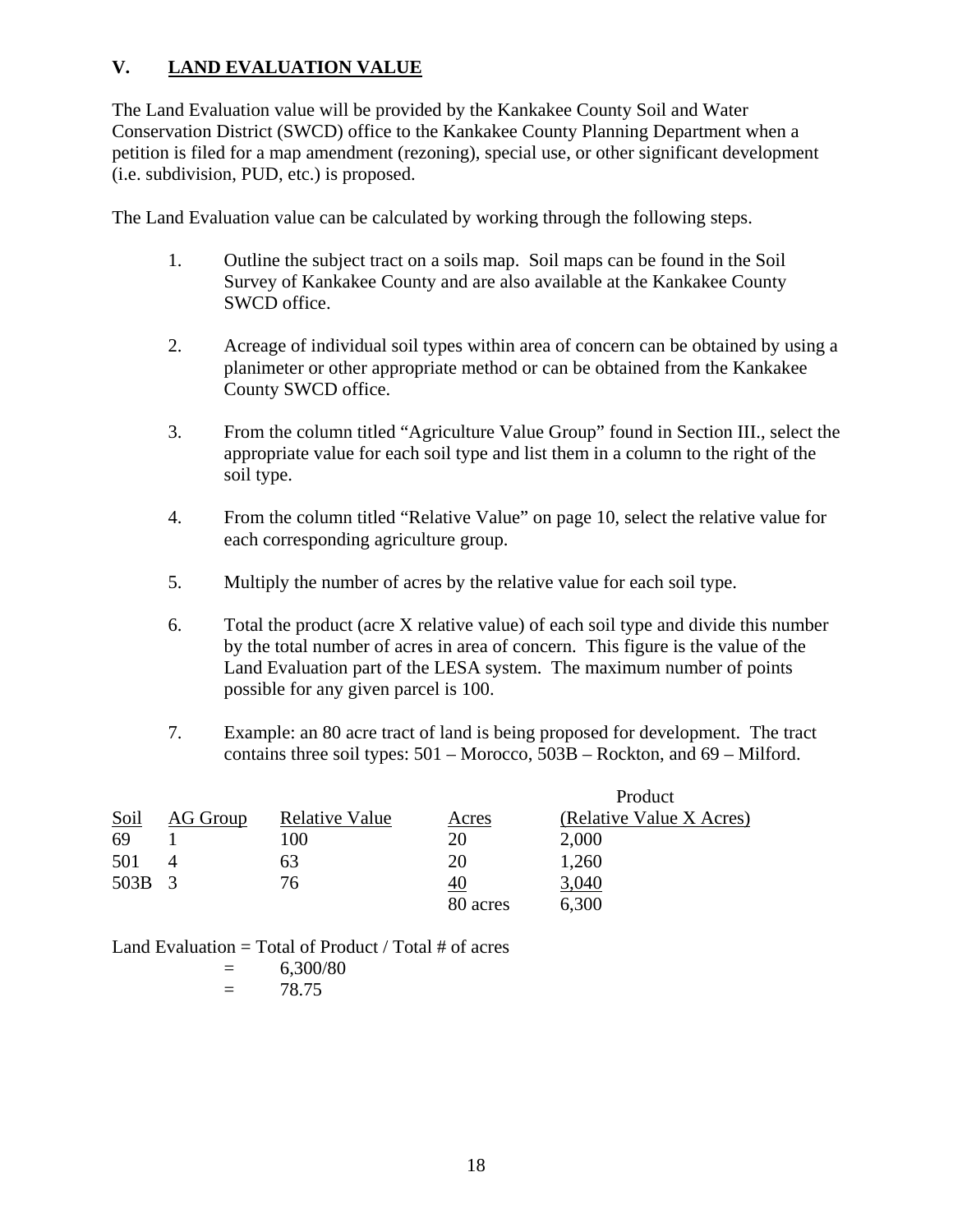## **Land Evaluation Computation Worksheet**

| Soil | <b>AG Group</b> | <b>Relative Value</b> | <b>Acres</b> | Product<br>(Relative Value X Acres) |
|------|-----------------|-----------------------|--------------|-------------------------------------|
|      |                 |                       |              |                                     |
|      |                 |                       |              |                                     |
|      |                 |                       |              |                                     |
|      |                 |                       |              |                                     |
|      |                 |                       |              |                                     |
|      |                 |                       |              |                                     |
|      |                 |                       |              |                                     |
|      |                 |                       |              |                                     |
|      |                 |                       |              |                                     |
|      |                 |                       |              |                                     |
|      |                 | TOTAL:                |              |                                     |

Land Evaluation = Total of Product/Total Acres

Land Evaluation =  $\frac{1}{\sqrt{1-\frac{1}{2}}}\frac{1}{\sqrt{1-\frac{1}{2}}}\frac{1}{\sqrt{1-\frac{1}{2}}}\frac{1}{\sqrt{1-\frac{1}{2}}}\frac{1}{\sqrt{1-\frac{1}{2}}}\frac{1}{\sqrt{1-\frac{1}{2}}}\frac{1}{\sqrt{1-\frac{1}{2}}}\frac{1}{\sqrt{1-\frac{1}{2}}}\frac{1}{\sqrt{1-\frac{1}{2}}}\frac{1}{\sqrt{1-\frac{1}{2}}}\frac{1}{\sqrt{1-\frac{1}{2}}}\frac{1}{\sqrt{1-\frac{1}{2}}}\frac{1}{\sqrt{1-\$ 

Land Evaluation Subtotal =  $\_\_$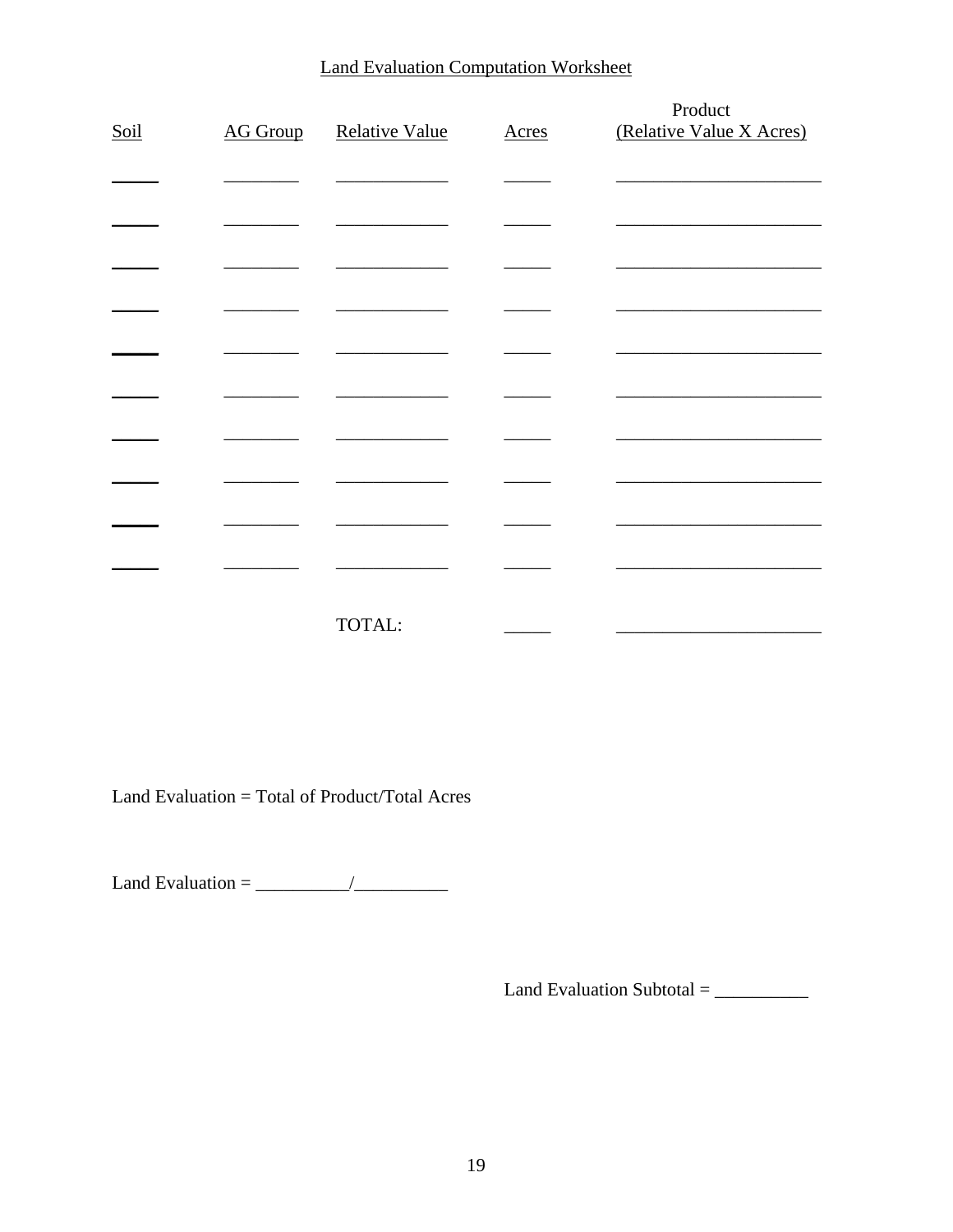## **VI. SITE ASSESSMENT FACTORS**

To establish the Site Assessment point value of the given parcel, work through the following steps.

- 1. Based upon local land use information, site inspection, and other pertinent data, assess the site for each factor shown in Section IV.
- 2. A point value for each factor is determined by analyzing each Site Assessment factor and choosing the category that best suits the property in question.
- 3. Add all factor values to arrive at a Site Assessment subtotal. The maximum number of possible points for any given parcel is 200.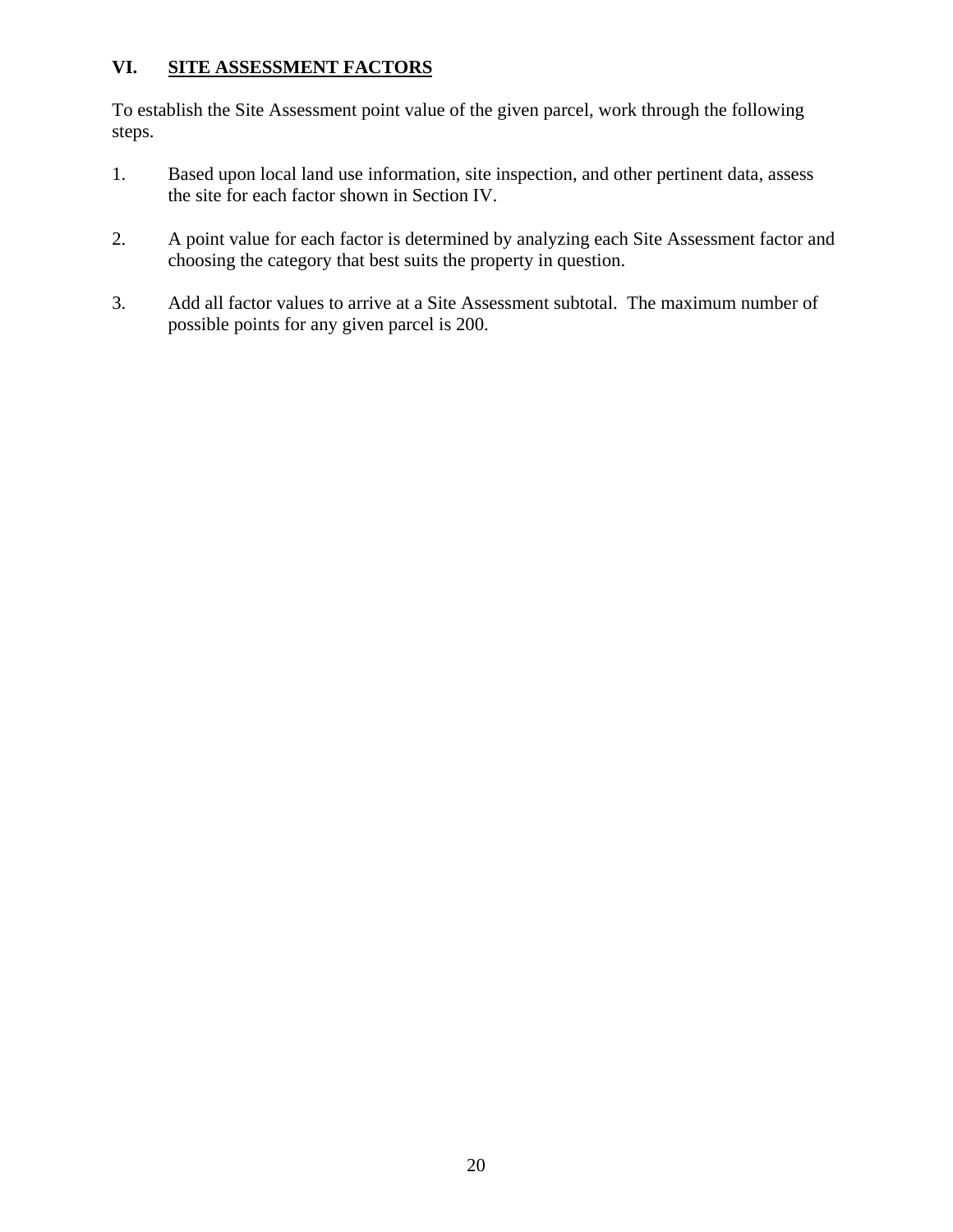## **VII. LESA COMPUTATION WORKSHEET**

## A. AGRICULTURAL LAND USES

|                    | 1.                       | Percentage of area in agricultural uses within 1.5 miles of site                     |  |
|--------------------|--------------------------|--------------------------------------------------------------------------------------|--|
|                    | 2.                       | Land use adjacent to site.                                                           |  |
|                    | 3.                       | Percentage of site in agricultural production.                                       |  |
|                    | 4.                       | Size of site.                                                                        |  |
| Β.                 |                          | COMPATIBILITY/IMPACT OF PROPOSED USES                                                |  |
|                    | 1.                       | Distance from city or village.                                                       |  |
|                    | 2.                       | Consistency of proposed use with county land use plan or<br>municipal land use plan. |  |
|                    | 3.                       | Compatibility of agricultural and non-agricultural uses.                             |  |
| $\overline{\rm C}$ |                          | <b>LAND USE FEASIBILITY</b>                                                          |  |
|                    | 1.                       | Soil(s) limitations for proposed use.                                                |  |
|                    | 2.                       | Impact on the environment.                                                           |  |
|                    | 3.                       | Flooding/storm water management.                                                     |  |
| D.                 |                          | <b>EXISTENCE OF INFRASTRUCTURE</b>                                                   |  |
|                    | 1.                       | Availability of central sewage system.                                               |  |
|                    | 2.                       | Availability of central water system.                                                |  |
|                    | 3.                       | Transportation.                                                                      |  |
|                    | 4.                       | Distance of site from fire protection service.                                       |  |
|                    |                          | <b>Subtotal Site Assessment Value</b>                                                |  |
|                    |                          | <b>Subtotal Land Evaluation Value</b>                                                |  |
|                    | <b>Total Tract Value</b> |                                                                                      |  |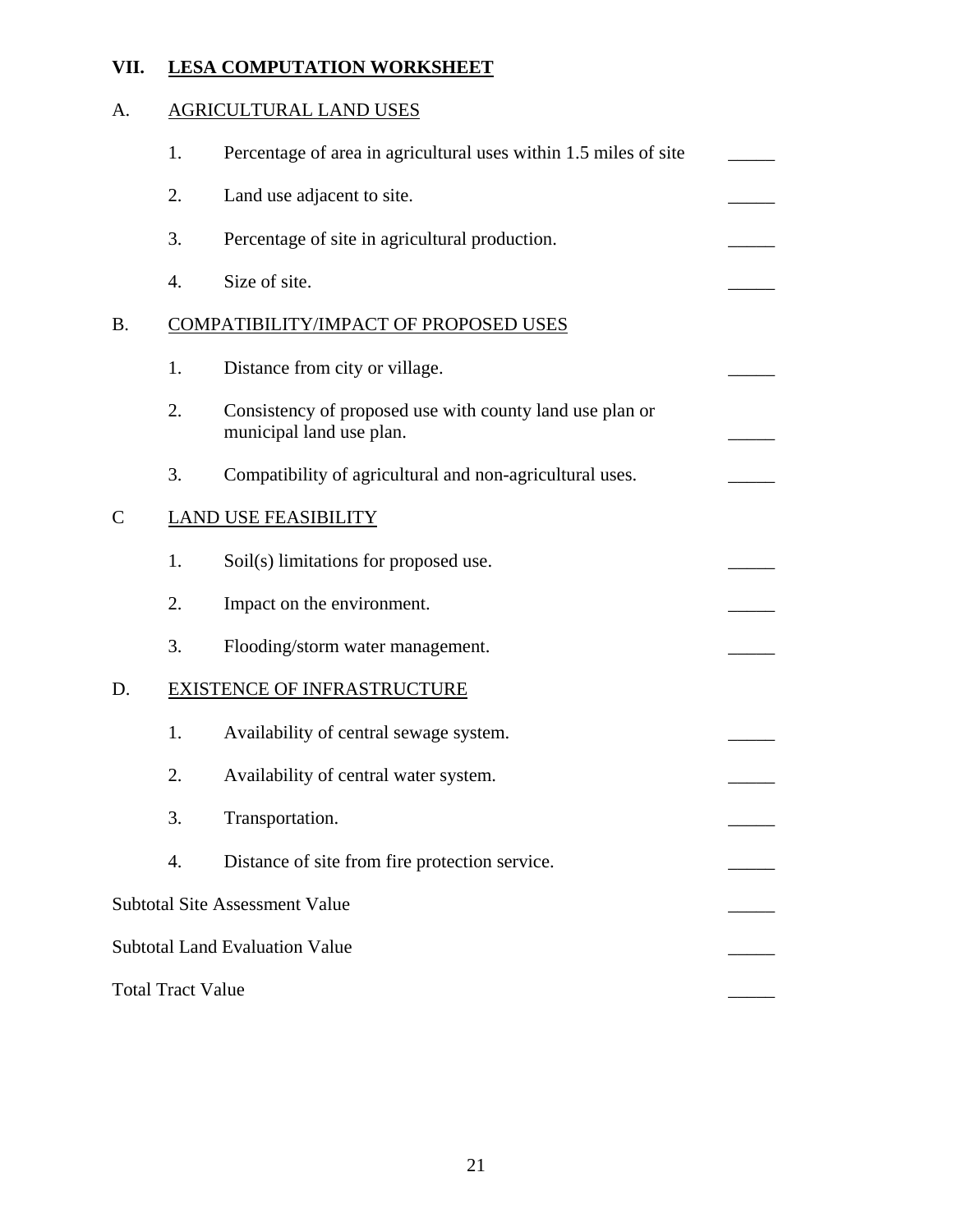## APPENDIX

#### Determining Relative Value Kankakee County, Illinois

| Agriculture<br>Group | <b>Adjusted Productivity Index</b><br>for the Group Divided by the<br>Highest Adjusted Productivity Product of Relative<br>Index | Productivity Index Times (*) 100 Relative Value |     |                |
|----------------------|----------------------------------------------------------------------------------------------------------------------------------|-------------------------------------------------|-----|----------------|
| $\mathbf{1}$         | 139/139                                                                                                                          | 1.0                                             | 100 | 100            |
| $\overline{2}$       | 124/139                                                                                                                          | 0.89                                            | 100 | 89             |
| 3                    | 106/139                                                                                                                          | 0.76                                            | 100 | 76             |
| $\overline{4}$       | 88/139                                                                                                                           | 0.63                                            | 100 | 63             |
| 5                    | 36/139                                                                                                                           | 0.26                                            | 100 | 26             |
| 6                    | 0/139                                                                                                                            | $\boldsymbol{0}$                                | 100 | $\overline{0}$ |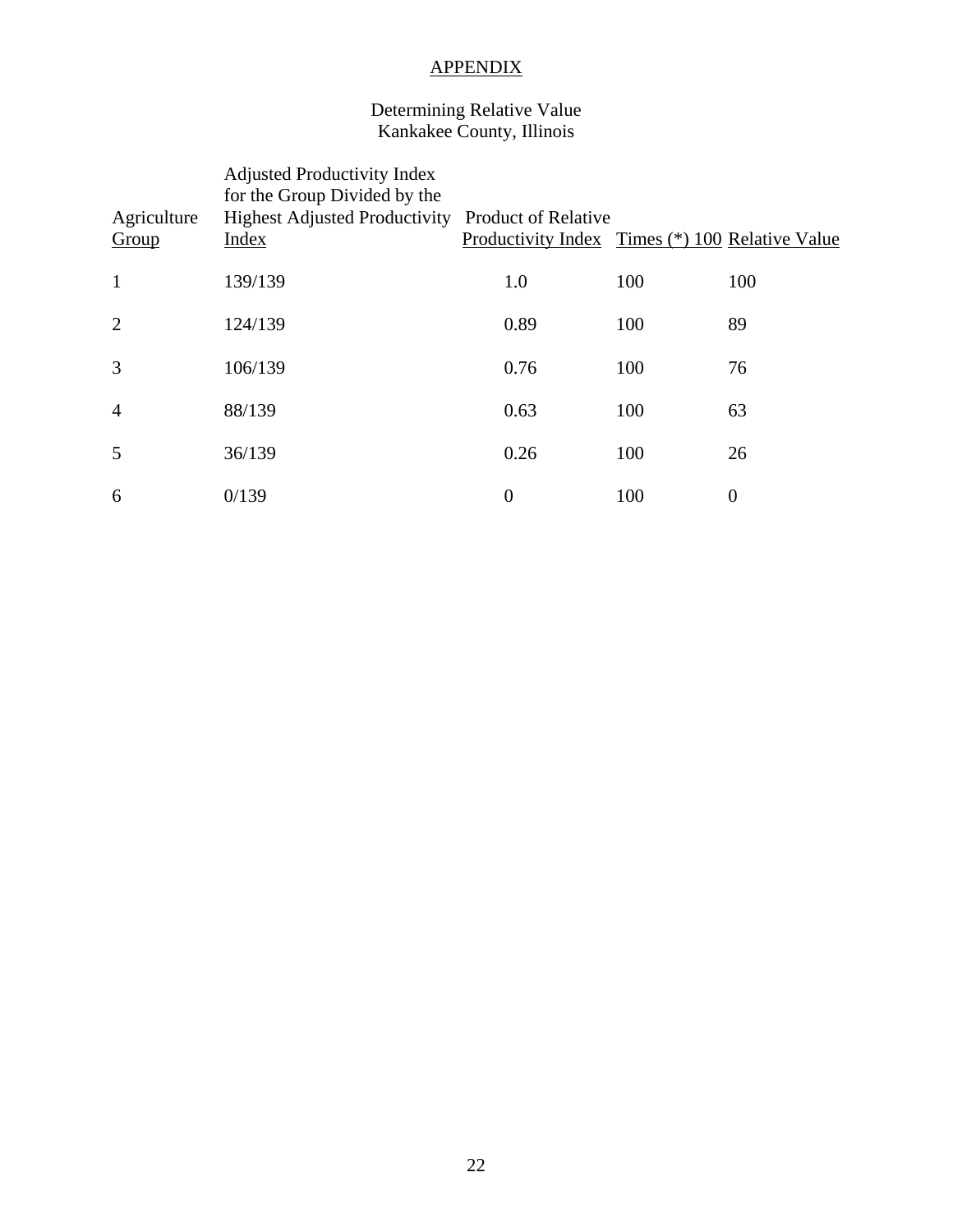## Worksheet For Determining Relative Value

## GROUP 1

| Map<br><b>Symbol</b> | Productivity<br><b>Index</b> | X      | Acres   | $\equiv$ | Product    |
|----------------------|------------------------------|--------|---------|----------|------------|
| 69                   | 135                          |        | 14,558  |          | 1,965,330  |
| 107                  | 140                          |        | 4,783   |          | 669,620    |
| 125                  | 135                          |        | 16,364  |          | 2,2209,140 |
| 189                  | 135                          |        | 1,916   |          | 258,660    |
| 232                  | 135                          |        | 12,953  |          | 1,748,655  |
| 294A                 | 135                          |        | 6,601   |          | 891,135    |
| 440A                 | 135                          |        | 3,513   |          | 474,225    |
| 594                  | 140                          |        | 38,111  |          | 5,335,540  |
| 740                  | 145                          |        | 7,529   |          | 1,091,705  |
| 776                  | 135                          |        | 2,585   |          | 348,975    |
|                      |                              | TOTAL: | 150,066 |          | 20,972,157 |

Total Product / Total Acres = Weighted Average 20,972,157/150,066=139.75

Weighted Average / Highest Weighted Average of All Groups (139) X 100 = Relative Value  $139.75 / 139.75 = 1 \times 100 = 100$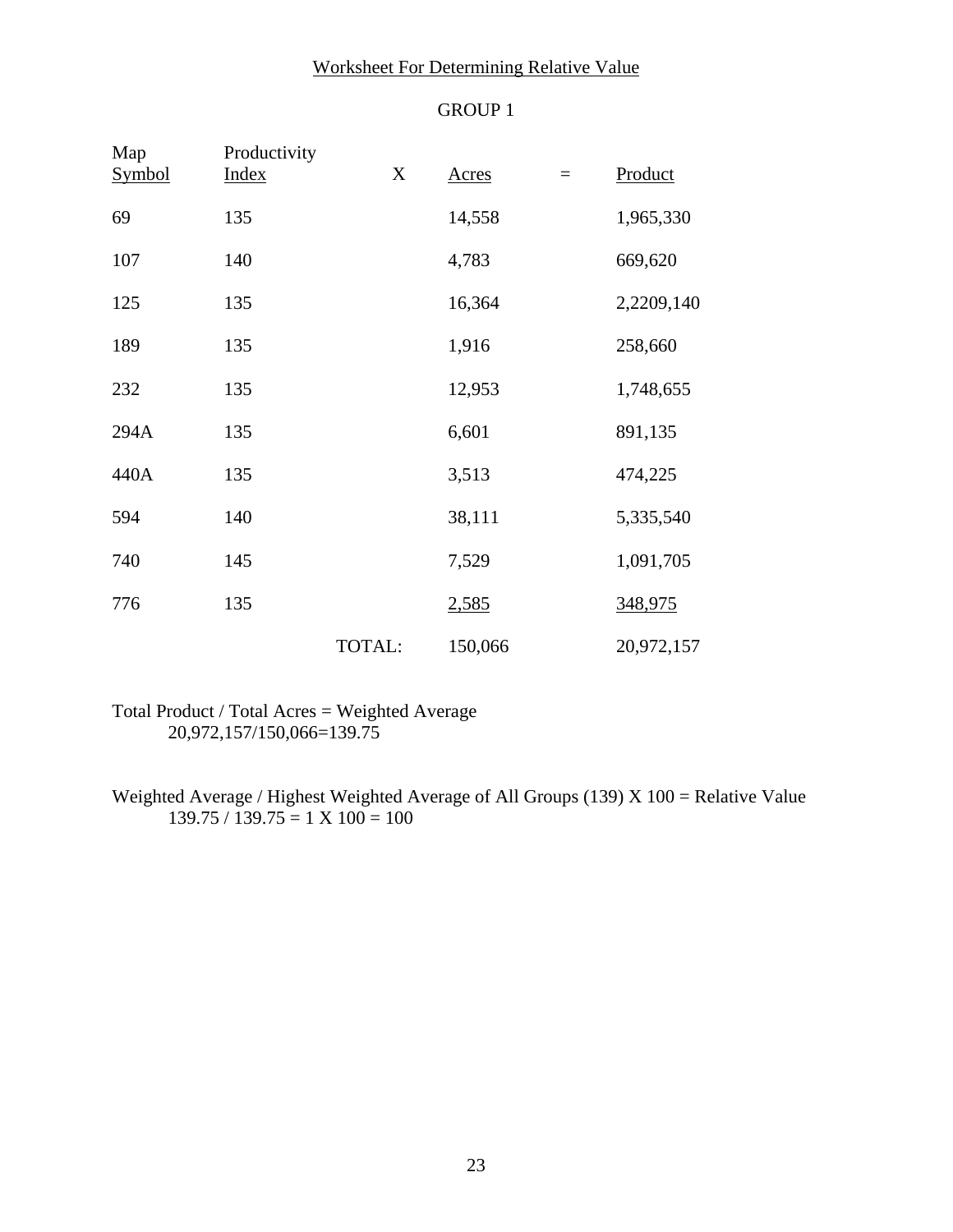| Map<br>Symbol | Productivity<br>Index | $\mathbf X$ | <b>Acres</b> | $=$ | Product    |
|---------------|-----------------------|-------------|--------------|-----|------------|
| R125          | 125                   |             | 8,444        |     | 1,055,500  |
| 146A          | 130                   |             | 15,223       |     | 1,978,990  |
| 146B          | 129                   |             | 10,047       |     | 1,296,063  |
| 188           | 115                   |             | 5,160        |     | 593,400    |
| 223B          | 124                   |             | 8,850        |     | 1,097,400  |
| 235           | 120                   |             | 2,491        |     | 298,920    |
| 240A          | 120                   |             | 8,057        |     | 966,840    |
| 240B          | 119                   |             | 433          |     | 51,527     |
| 294B          | 134                   |             | 11,957       |     | 1,602,238  |
| 295           | 125                   |             | 1,473        |     | 184,125    |
| 298A          | 115                   |             | 10,785       |     | 1,240,275  |
| 298B          | 114                   |             | 3,331        |     | 379,734    |
| 330           | 120                   |             | 1,637        |     | 196,440    |
| 440B          | 134                   |             | 2,240        |     | 300,160    |
| 493           | 120                   |             | 6,110        |     | 733,200    |
| 494A          | 115                   |             | 3,199        |     | 367,885    |
| 494B          | 114                   |             | 1,244        |     | 141,816    |
|               |                       | TOTAL:      | 100,684      |     | 12,484,513 |

|  | <b>COMPUTATION:</b> | $12,484,513 / 100,684 = 124.00$ or 124 |
|--|---------------------|----------------------------------------|
|--|---------------------|----------------------------------------|

 $(124 / 139) X 100 = 22.73$  rounded to 89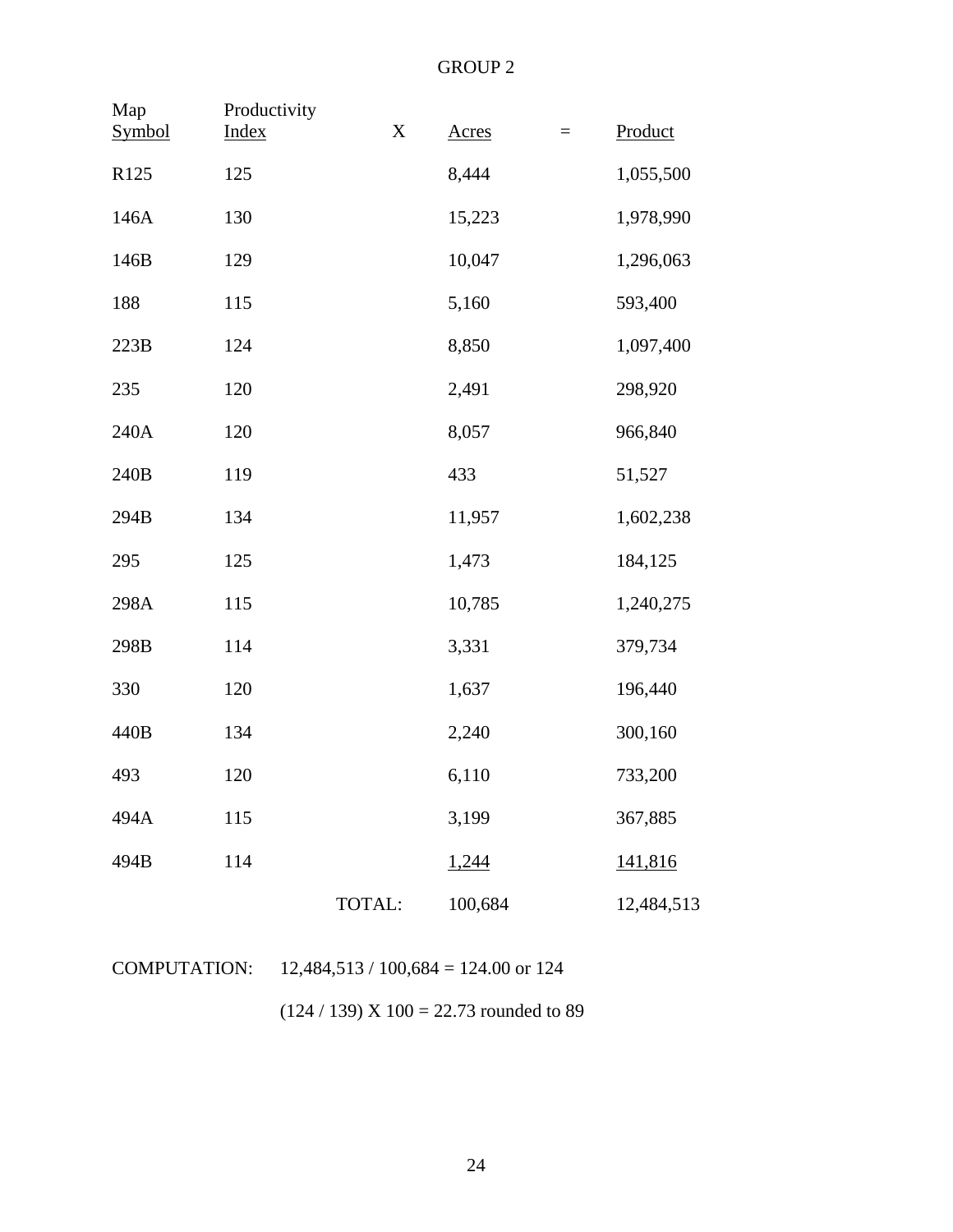| Map<br>Symbol | Productivity<br><b>Index</b> | $\mathbf X$ | <b>Acres</b> | $=$ | Product   |
|---------------|------------------------------|-------------|--------------|-----|-----------|
| 131B          | 104                          |             | 1,444        |     | 150,176   |
| 131C2         | 99                           |             | 825          |     | 81,675    |
| 150A          | 110                          |             | 1,285        |     | 141,350   |
| 150B          | 109                          |             | 1,286        |     | 140,174   |
| 201           | 110                          |             | 34,568       |     | 3,802,480 |
| 320A          | 95                           |             | 802          |     | 76,190    |
| 320B          | 93                           |             | 593          |     | 55,149    |
| 380           | 85                           |             | 3,971        |     | 337,535   |
| 503A          | 105                          |             | 10,045       |     | 1,054,725 |
| 503B          | 104                          |             | 1,789        |     | 186,056   |
| 509A          | 95                           |             | 600          |     | 57,000    |
| 509B          | 94                           |             | 902          |     | 84,788    |
| 516           | 110                          |             | 4,968        |     | 546,480   |
| 531B          | 109                          |             | 5,163        |     | 562,767   |
|               |                              | TOTAL:      | 90,083       |     | 9,569,093 |

| COMPUTATION: | $9,569,093 / 90,083 = 106.23$ rounded to 106 |
|--------------|----------------------------------------------|
|              | $(106 / 139)$ X $100 = 76.01$ rounded to 76  |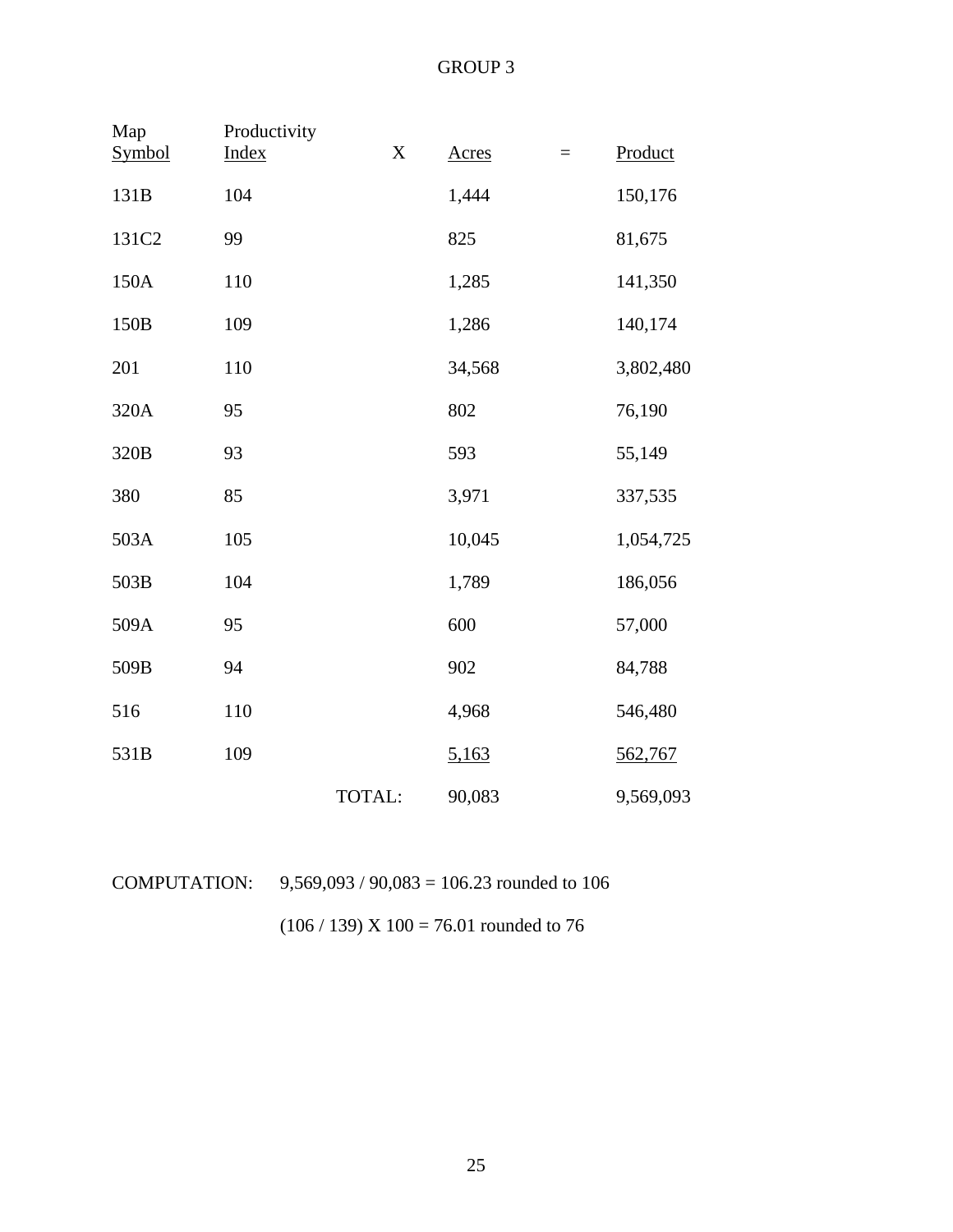| Map<br>Symbol | Productivity<br><b>Index</b> | X      | <b>Acres</b> | $\equiv$ | Product   |
|---------------|------------------------------|--------|--------------|----------|-----------|
| 49            | 95                           |        | 9,330        |          | 886,350   |
| 88B           | 84                           |        | 3,762        |          | 316,008   |
| 89            | 105                          |        | 12,581       |          | 1,321,005 |
| 98B           | 89                           |        | 15,713       |          | 1,398,457 |
| 100           | 110                          |        | 1,105        |          | 121,550   |
| 194C          | 102                          |        | 311          |          | 31,722    |
| 194C3         | 87                           |        | 1,032        |          | 89,784    |
| 210           | 120                          |        | 602          |          | 72,240    |
| 223C3         | 110                          |        | 3,315        |          | 364,650   |
| 311B          | 74                           |        | 754          |          | 55,796    |
| 311D          | 68                           |        | 924          |          | 62,832    |
| 315A          | 80                           |        | 1,176        |          | 94,080    |
| 315B          | 79                           |        | 631          |          | 49,849    |
| 501           | 90                           |        | 4,321        |          | 388,890   |
| 531C2         | 105                          |        | 2,285        |          | 239,925   |
| 531C3         | 97                           |        | 1,815        |          | 176,055   |
| 741B          | 64                           |        | 11,083       |          | 709,312   |
| 741D          | 60                           |        | 2,649        |          | 158,940   |
| 779B          | 69                           |        | 6,183        |          | 426,627   |
|               |                              | TOTAL: | 79,572       |          | 6,964,072 |

COMPUTATION: 6,964,072 / 79,572 = 87.52 rounded to 88

88 / 139 = 62.63 rounded to 63